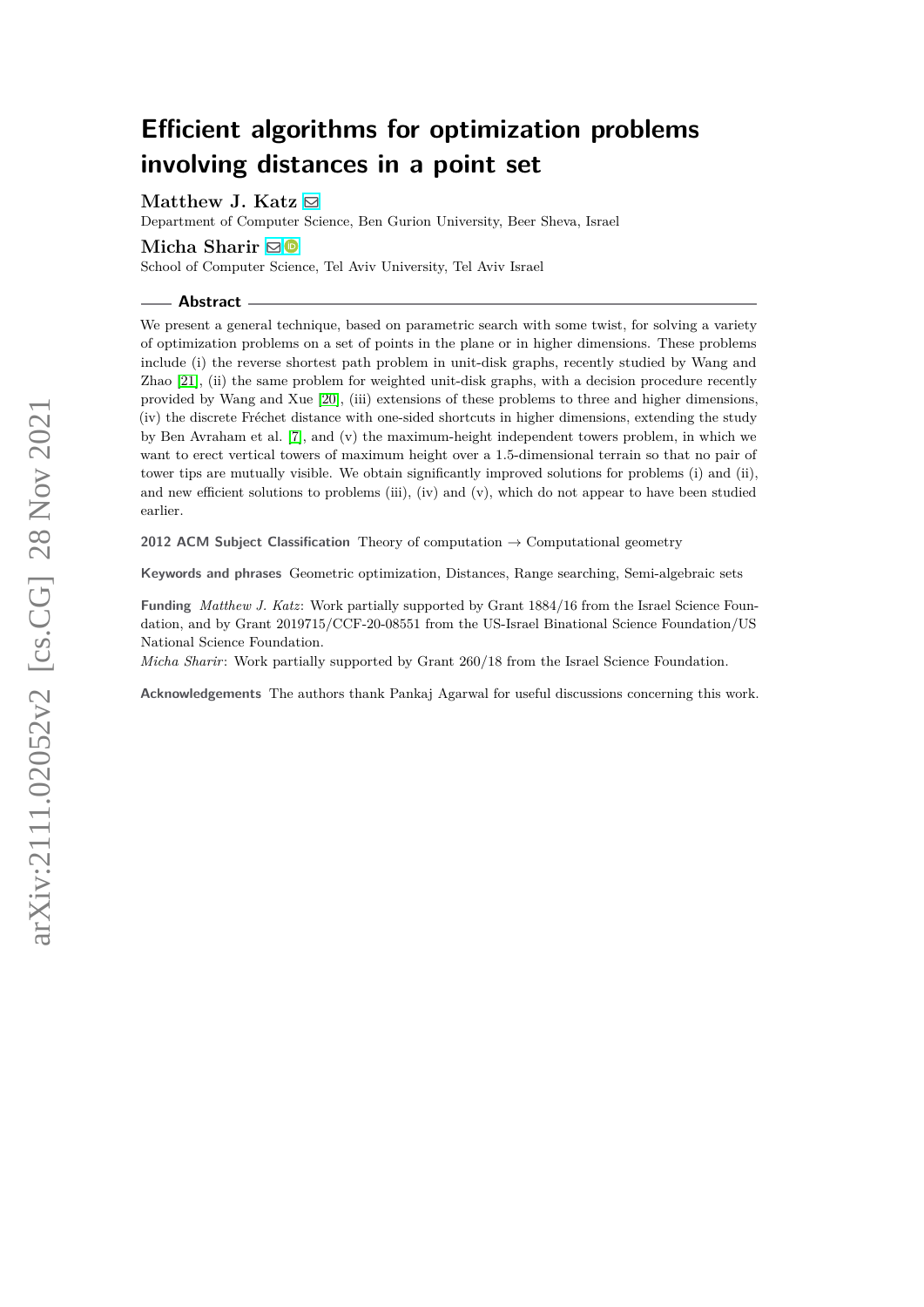# **1 Introduction**

In this work we generalize a technique that was originally developed in [\[7\]](#page-18-0), for solving the discrete Fréchet distance problem with one-sided shortcuts. We show that the high-level idea behind the technique is sufficiently versatile, so that, with suitable enhancements, it can be applied to several other optimization problems that involve distances determined by a set of *n* points in the plane or in higher dimensions, so as to solve these problems efficiently.

Roughly speaking, one can think of the technique as a variant of parametric search, which aims to find the optimum value  $r^*$  of some distance  $r$ , on which the associated decision procedure is based. We assume that this procedure, which determines whether its input parameter  $r$  is larger than, smaller than, or equal to  $r^*$ , is efficient, but we do not have an efficient way to parallelize it, which is required by standard parametric search to make the optimization procedure comparably efficient. That is, if we could parallelize the decision procedure, say with polylogarithmic depth, we could apply standard parametric search and solve the optimization problem in time that is roughly the same as the cost of the decision procedure, up to a polylogarithmic factor.

We remark that there are variants of parametric search, e.g., an expander-based approach [\[15\]](#page-18-1), or techniques based on random sampling [\[9\]](#page-18-2), where parallelism is not required. Nevertheless, standard implementations of these techniques also do not seem to achieve the improved bounds that we obtain here.

Standard parametric search simulates the execution of the decision procedure at (the unknown)  $r^*$ , so that it determines the outcome of each comparison made by the procedure at  $r^*$ , by comparing  $r^*$  with the  $O(1)$  critical values of the comparison, at which it changes its sign, applying the (unsimulated) decision procedure itself at each of these critical values to resolve the comparison. Instead, our variant employs a different approach, and simulates the decision procedure without resolving each of its comparisons right away. This results in a *bifurcation tree*, in which all possible outcomes  $(r > r^*, r < r^*, r = r^*)$  are explored. Only at certain steps during the execution we stop the construction of the tree, and resolve all the comparisons that the algorithm has encountered, and are represented in the tree, by sorting their critical values and run a binary search through the resulting sequence. We then follow the unique path in the tree that results from these comparisons, whose outcomes are now known, which represents a portion of the execution of the decision procedure at  $r = r^*$ , and then repeat this process, until the entire simulation of the decision procedure is completed.

In general, this technique would be too expensive, but we ensure its efficiency in several contexts that involve distances determined by a set of points. For example, for problems involving distances between pairs of points in a planar set *P*, we combine this technique with a preprocessing stage that finds an interval  $I = (\alpha, \beta]$  that (a) contains the optimum value *r*<sup>\*</sup>, and (b) contains at most some prescribed number *L* of distances between the points of *P*. This stage is performed exactly as in [\[7\]](#page-18-0) for point sets in the plane, but requires some nontrivial modifications, developed in this work, to apply in higher dimensions. It takes  $O^*(n^{4/3}/L^{1/3})$  time for point sets in the plane (where the  $O^*(\cdot)$  notation hides subpolynomial factors of the form  $O(n^{\epsilon})$ , for arbitrarily small  $\varepsilon > 0$ , and their coefficients, which depend on  $\varepsilon$ ). The running time changes as the dimension increases, as detailed later in the paper. This *interval-shrinking* step is beneficial for the bifurcation tree stage, because, informally, it provides a unique outcome for most of the comparisons encountered by the simulation of the decision procedure (those whose critical values lie outside the shrunken interval). Combining these two steps, a careful choice of *L* results in an efficient algorithm, whose running time is  $O^*(n^{6/5})$  (for point sets in the plane and for a near linear-time decision procedure).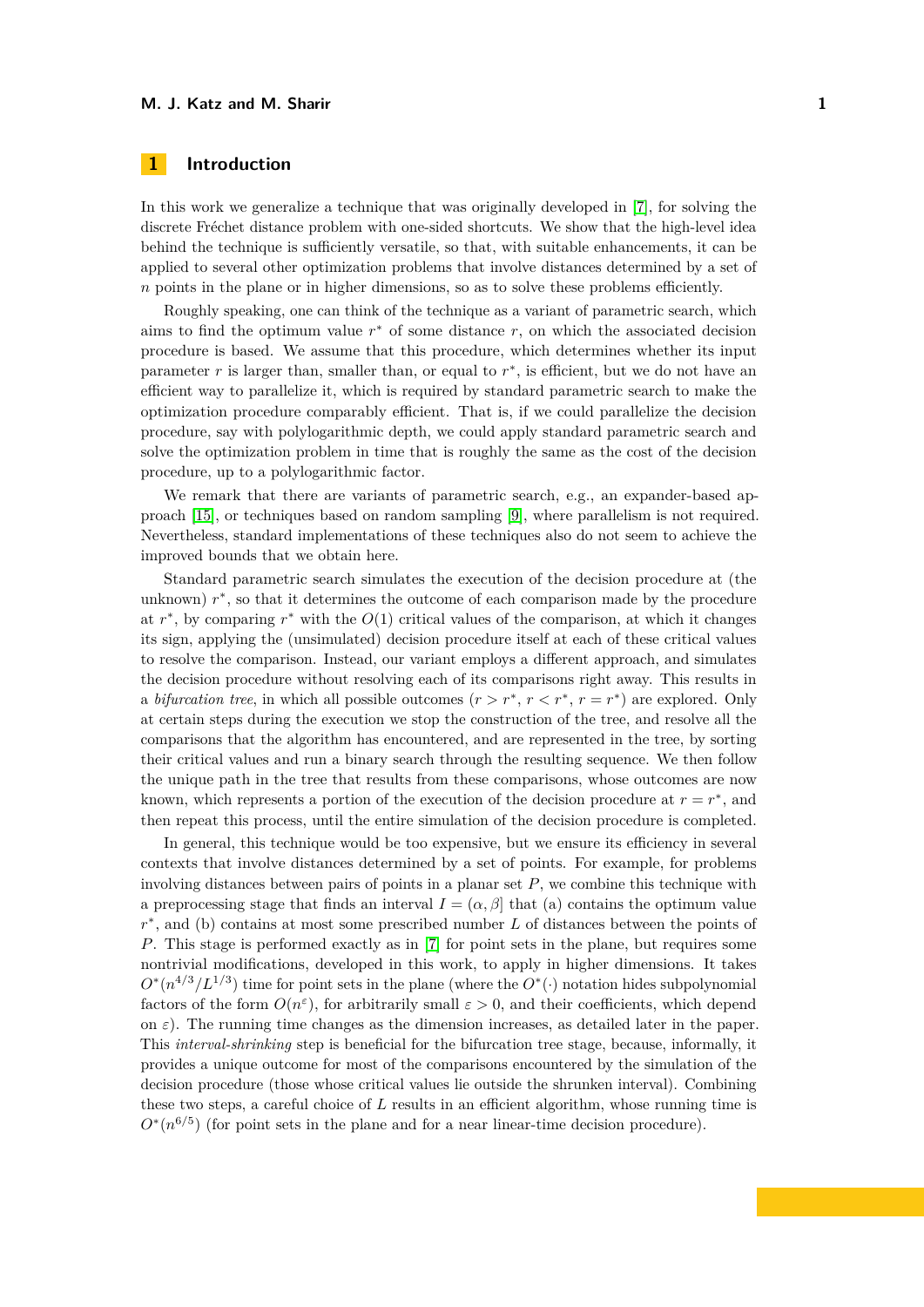We demonstrate the applicability of the resulting technique to several problems. We first consider the reverse shortest path problem for unit-disk graphs, recently studied by Wang and Zhao  $[21]$ . In this problem we are given a set P of n points in the plane, two points  $s, t \in P$ , and an integer parameter k, and we want to find the smallest value of r for which there is a path of at most  $k$  edges between  $s$  and  $t$  in  $G(r)$ , which is the graph with  $P$  as its set of vertices, whose edges are all the pairs  $(u, v)$  of points of P at distance at most r. Wang and Zhao present a solution that runs in  $O^*(n^{5/4})$  time, in which the decision procedure takes linear time. We improve their result and obtain an algorithm that runs in  $O^*(n^{6/5})$ time.

We then consider the weighted variant of this problem, in which we want to find the minimum value  $r^*$  such that  $G(r^*)$ , defined as above, contains a path from *s* to *t* of length at most  $w$ , where each edge of  $G(r^*)$  has a weight equal to its Euclidean length, and the length of the path is the sum of the weights of its edges. The decision problem for this task, in which we specify r and seek the shortest path in  $G(r)$  from  $s$  to  $t$ , has been considered by Wang and Xue [\[20\]](#page-19-1), who gave an algorithm that takes  $O(n \log^2 n)$  time. Applying our technique and using this decision procedure, we solve the weighted variant of the reverse shortest path problem for unit-disk graphs in  $O^*(n^{6/5})$  time. Previously, Wang and Zhao [\[21\]](#page-19-0) observed that this variant can be solved in  $O(n^{4/3} \log^2 n)$  time, and mentioned the question of whether the  $O(n^{4/3})$ -time barrier can be broken as an interesting open problem.

We then consider both problems, the Fréchet problem from [\[7\]](#page-18-0) and the reverse shortestpath problem from [\[21\]](#page-19-0), in three and higher dimensions. To the best of our knowledge, distance selection, on which the method is based, $<sup>1</sup>$  $<sup>1</sup>$  $<sup>1</sup>$  has not been explicitly studied in higher</sup> dimensions, although it can be solved as a straightforward by-product of higher-dimensional range searching with semi-algebraic sets (more precisely, with spherical shells). Efficient techniques for the latter task are based on space decomposition schemes, which either lift the spheres bounding the shells to hyperplanes in  $d+1$  dimensions, where  $d$  is the ambient dimension, and then use a cutting-based decomposition in  $\mathbb{R}^{d+1}$ , or use polynomial partitionings, of the sort recently developed in [\[2,](#page-18-3) [17\]](#page-19-2). We will review both approaches later in the paper, and use them to obtain an efficient distance selection mechanism in higher dimensions (which we will then modify and improvem into an interval-shrinking procedure, for our application).

The extension of each of the two reverse shortest-path problems (unweighted and weighted) to higher dimensions is interesting because the decision procedure turns out to be more expensive and takes superlinear time, which is nonetheless faster than the cost of distance selection, on which the interval-shrinking part is based. As we show, this suffices for obtaining an improved solution, whose running time lies 'in between' the two costs.

In contrast, the Fréchet distance problem has a decision procedure which is linear in any dimension, but the cost of the distance selection procedure, or rather of the interval-shrinking variant thereof, keeps growing with the dimension. The cost of the optimization procedure keeps growing too, but is always signficantly smaller than the cost of distance selection, thereby facilitating the aforementioned improvement.

Finally, in Section [4](#page-13-0) we consider the *maximum-height independent towers problem*, in which we are given an *x*-monotone polygonal line  $T$  with  $n$  vertices, which we think of as a *1.5-dimensional terrain*, and a set *Q* of *m* points on *T*, and the goal is to find the maximum height *h* ∗ such that if we erect a vertical tower of height *h* <sup>∗</sup> at each point of *Q*, the tips of the

<span id="page-2-0"></span><sup>1</sup> More precisely, the technique is based on a time-improving modification of the procedure for distance selection that produces a shrunken interval of critical values, as reviewed above.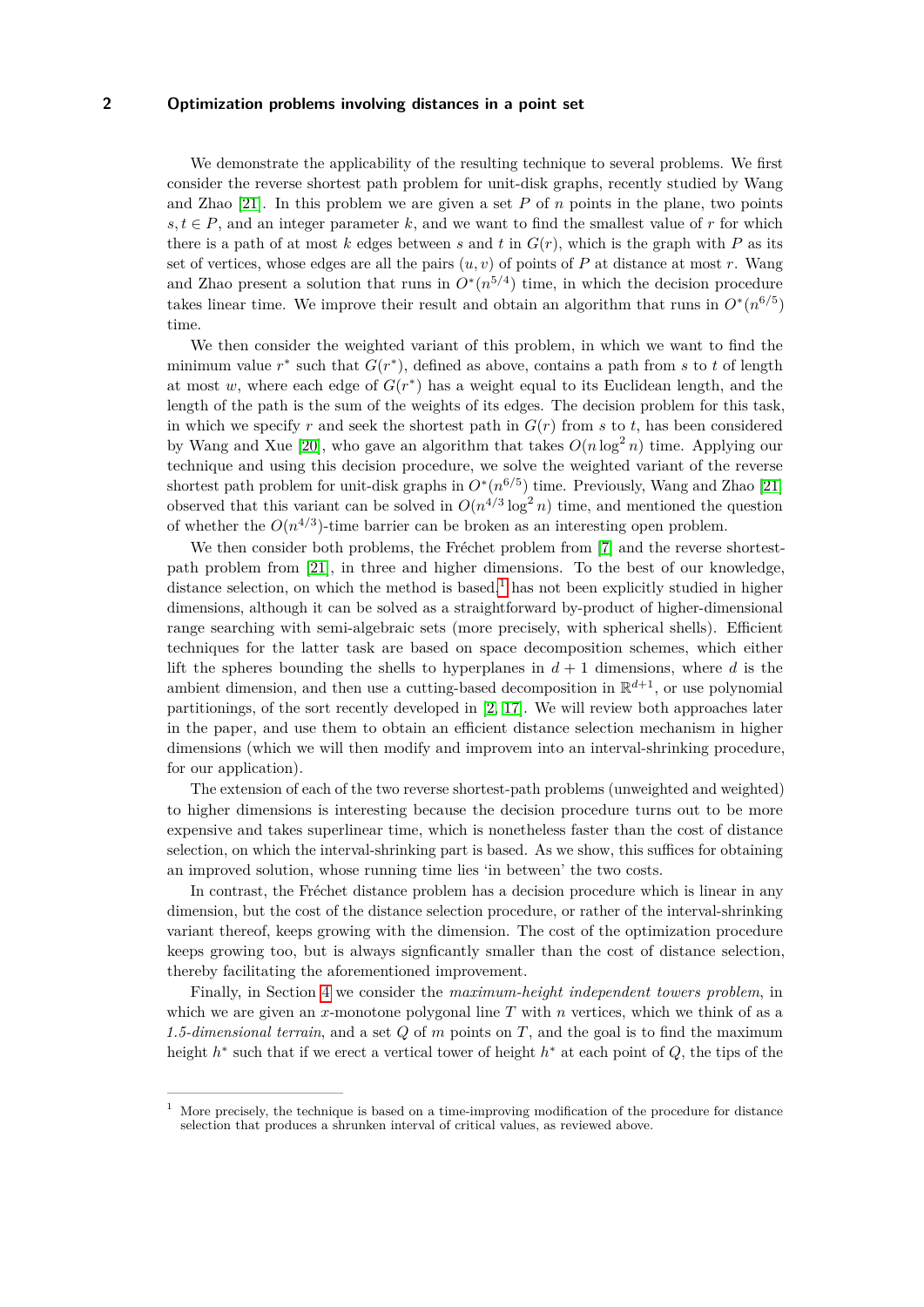towers are mutually invisible (i.e., the segment connecting any two of them does not lie fully above *T*). This problem has a decision procedure (given *h*, determine whether all the tower tips are mutually invisible), due to Ben Moshe et al. [\[8\]](#page-18-4), that runs in near-linear time. Using this procedure, we show that the optimization problem can be solved in  $O^*(n^{6/5})$  time. The application of our technique to the maximum-height independent towers problem is different in that the critical values of the parameter *h* that we want to optimize are determined by *triples* of input points (each of these values is the vertical distance from a point to the segment connecting two other points). This calls for certain modifications of the interval shrinking subprocedure, which we also present in Section [4.](#page-13-0)

# **2 The underlying machinery**

The material in this section provides the infrastructure, in rather full generality, on which our algorithms are based. The main results of this section are summarized in Theorems [1,](#page-3-0) [2,](#page-5-0) [3,](#page-6-0) Proposition [4,](#page-8-0) and Theorem [5.](#page-8-1)

# <span id="page-3-3"></span>**2.1 Shrinking the interval of critical values: The planar case**

We recall this technique, originally developed in  $[7]^2$  $[7]^2$  $[7]^2$  which we use here, for point sets in the plane, without any modification. Later, for some of our applications, it will need to be modified and adapted for different contexts, and then we will discuss its inner mechanism in some detail, as provided, e.g., in the next subsection.

We have a set *P* of *n* points in the plane, and a parameter  $L \ll \binom{n}{2}$ . The goal is to find an interval  $(\alpha, \beta] \subset \mathbb{R}$  that (a) contains the optimum value  $r^*$ , and (b) contains at most *L* distances determined by *P*.

<span id="page-3-0"></span>▶ Theorem 1 (Ben Avraham et al. [\[7\]](#page-18-0)). Let P and L be as above. We can construct an *interval*  $I = (\alpha, \beta] \subset \mathbb{R}$ , such that *I* contains the optimum value  $r^*$ , and *I* contains at most *L distances determined by the points of P. The running time is*  $O^*(n^{4/3}/L^{1/3} + D(n))$ *, where D*(*n*) *is the cost of the decision procedure.*

**Remark.** The term  $O^*(D(n))$  in the above bound replaces the term  $O(n \log n)$  in [\[7\]](#page-18-0). It comes from applying the decision procedure a logarithmic number of times in the interval shrinking algorithm. The cost of these applications is  $O(n \log n)$  in [\[7\]](#page-18-0) but in general it is  $O(D(n) \log n) = O^*(D(n))$ . See, e.g., the next subsection for more details.

# <span id="page-3-2"></span>**2.2 Shrinking the interval of distances in three and higher dimensions**

The solution of this problem is a generalization of the technique of [\[7\]](#page-18-0) for the planar case. Some aspects of this generalization are fairly straightforward but some require nontrivial modifications; we provide an overview and spell out details of some of the more technical deviations.

The technique is based on *distance selection*, the planar case of which has been studied in [\[3,](#page-18-5) [15\]](#page-18-1). More precisely, it is a modification of an algorithm for distance selection that is terminated prematurely and combined with additional ingredients, which altogether accomplish the desired task, and run more efficiently than distance selection itself.

<span id="page-3-1"></span><sup>2</sup> The bounds stated below are slightly different from those in [\[7\]](#page-18-0), which only considered 'bichromatic' distances between points in two input sets.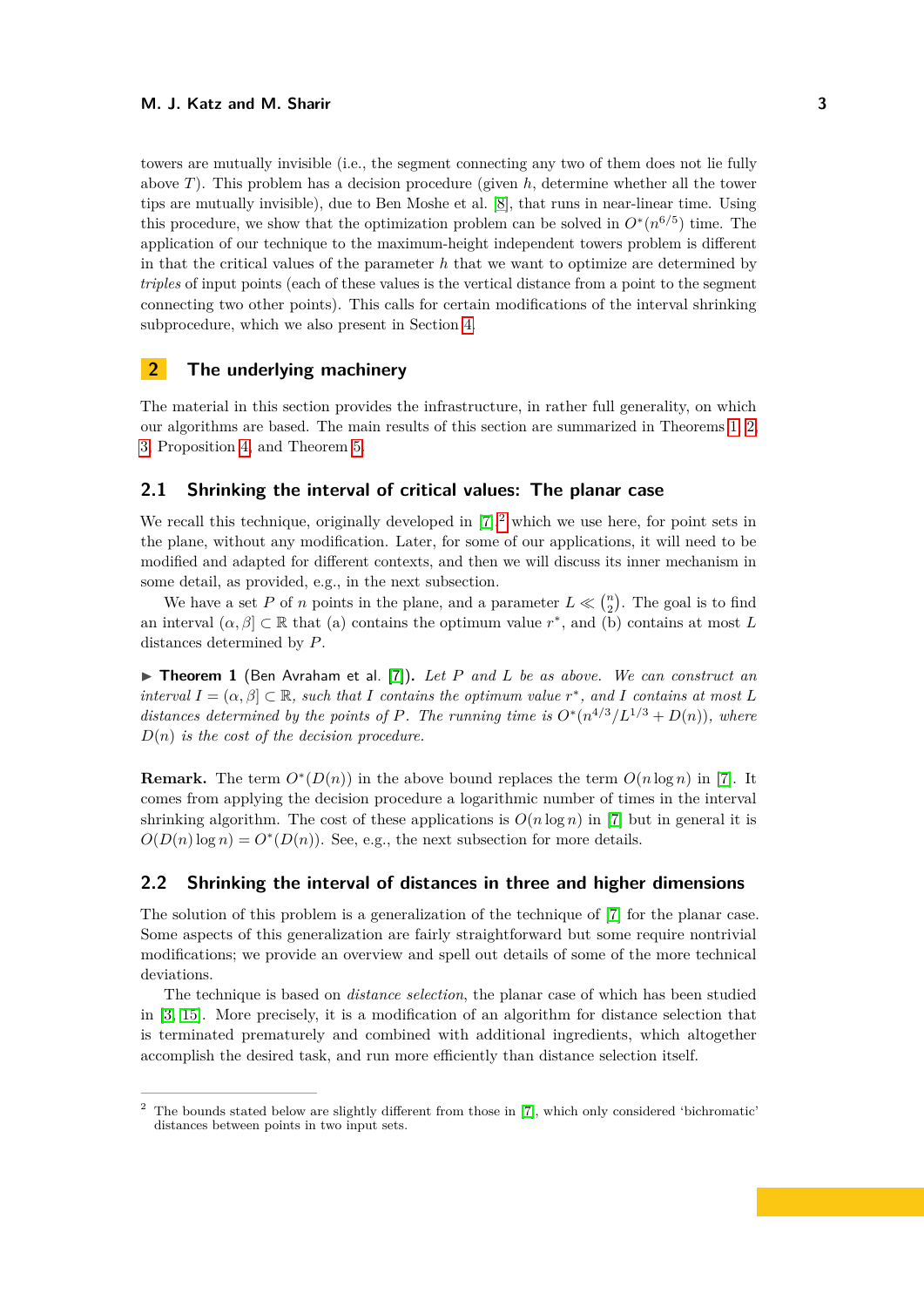In three-dimensional distance selection,<sup>[3](#page-4-0)</sup> we have a set  $P$  on  $n$  points and an integer  $1 \leq k \leq {n \choose 2}$ , and the goal is to find a pair of points  $p, q \in P$  such that  $\textsf{dist}(p, q)$  is the *k*-th smallest value among the pairwise distances of the points of *P*. We solve this problem using parametric search, based on a decision procedure which, given a distance *r*, counts the number of pairwise distances in *P* that are smaller than or equal to *r*.

Restating the decision problem, we have a *batched range counting* problem, whose input is a set P of *n* points in  $\mathbb{R}^3$  and a set B of *n* congruent balls (of common radius r, centered at the points of *P*), and the goal is to count the number of pairs  $(p, B) \in P \times B$  such that  $p \in B$ . Using standard techniques in range searching, as those reviewed in the recent survey [\[1,](#page-18-6) Sec. 5, this can be done in time  $O^*(n^{3/2})$ .

However, we need to do better for the interval shrinking problem. Adapting the approach in [\[7\]](#page-18-0), we first solve the reverse problem, in which we are given an interval  $I = (\alpha, \beta]$  and we want to find a compact representation of the distances determined by *P* that lie in *I* (and then also to determine whether the number of these distances is at most *L*). To this end we replace the set  $\beta$  of balls by a collection  $\delta$  of spherical shells, each centered at a point of *P* and has inner radius *α* and outer radius *β*. We construct a hierarchical cutting for S and P. Concretely, we choose some sufficiently large constant parameter  $t_0$ , construct a  $(1/t_0)$ -cutting for (the spheres bounding the shells of) S, which is a partitioning of space into  $O^*(t_0^3)$  prism-like cells (referred to simply as prisms), each of constant complexity, so that each cell is crossed by at most  $\frac{n}{t_0}$  spheres bounding the shells of S. Such a cutting can be constructed using *vertical decomposition*[4](#page-4-1) (see, e.g., [\[11\]](#page-18-7) and [\[18,](#page-19-3) Chapter 8] for details); by further partitioning its cells, without increasing the asymptotic bound on their number, we may also assume that each cell contains at most  $n/t_0^3$  points of *P*. The running time of the construction is  $O^*(nt_0^2)$ .

For each prism  $\tau$  of the cutting, we form a complete bipartite graph  $P_{\tau} \times S_{\tau}^{(0)}$ , where  $P_{\tau}$  is the set of points of *P* contained in  $\tau$  and  $S_{\tau}^{(0)}$  is the set of shells that fully contain *τ*. Then, exploiting the duality between *P* and *S*, we associate with each  $\tau$  a subproblem that involves  $P_{\tau}$  and the set  $S_{\tau}$  of shells that have a bounding sphere that crosses  $\tau$ , and process this problem in dual space, where  $S_{\tau}$  becomes a set of points (the centers of its shells) and *P<sup>τ</sup>* becomes a set of spherical shells (centered at these points and having radii *α* and  $\beta$ ), using the same approach outlined above. The output of this phase is a collection of complete bipartite graphs, which are analogously defined dual versions of the bipartite graphs obtained at the primal phase. Repeating this over all primal prisms, we end up with  $O^*(t_0^6)$  subproblems, each involving at most  $n/t_0^4$  points and  $n/t_0^4$  shells. The running time of a single primal-dual step is  $O^*(nt_0^2)$ . We keep recursing in this manner until we reach subproblems of size at most  $L$ . The total running time is<sup>[5](#page-4-2)</sup>

$$
O^*\left(nt_0^2 + t_0^6(n/t_0^4)t_0^2 + \dots + t_0^{6j}(n/t_0^{4j})t_0^2\right)
$$
  
= 
$$
O^*\left(nt_0^2\left(1 + t_0^2 + \dots + t_0^{2j}\right)\right),
$$

where  $n/t_0^{4j} \approx L$ , or  $t_0^{2j} \approx (n/L)^{1/2}$ . Thus the total running time of this part is  $O^*$   $\left(n^{3/2}/L^{1/2}\right)$ .

<span id="page-4-0"></span>We are not aware of any previously published study of distance selection in three dimensions, which is why we give here a brief sketch of the technique.

<span id="page-4-1"></span><sup>4</sup> We could also use the more modern technique of *polynomial partitioning*, based on the works of Guth [\[13\]](#page-18-8) and of Guth and Katz [\[14\]](#page-18-9), but, keeping up with tradition, we prefer to use cuttings.

<span id="page-4-2"></span> $5$  The coefficients of the terms in the series grow exponentially with *j*, but their overall effect is still subsumed in the  $O^*(\cdot)$  notation, with a sufficiently large choice of  $t_0$ .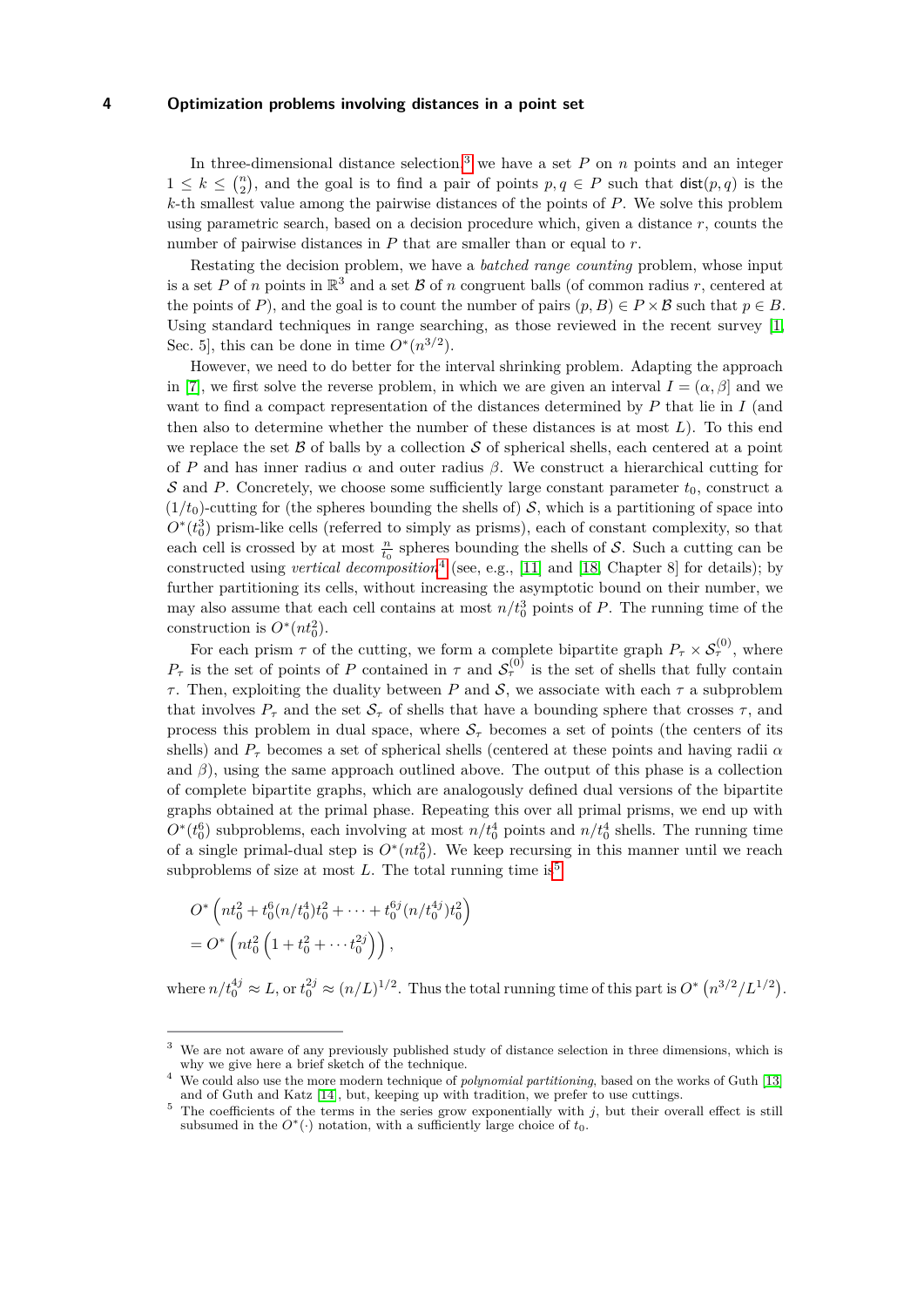We now continue as in [\[7\]](#page-18-0). All distances of the edges of the bipartite graphs that we have created lie in *I*, but the distances at the bottom-level subproblems are not necessarily in *I*. Denote the first set of distances as  $S_1$ , the second set as  $S_2$ , and the subset of those distances of  $S_2$  that actually lie in *I* as  $S_2'$ . The mechanism in [\[7\]](#page-18-0) seeks a situation in which  $|S_1| \leq L/2$ and  $|S'_2| \leq L/2$ , in which case we are done, and presents a technique for shrinking *I* in the complementary case, by choosing a sample of distances, of a suitable size, from  $S_1 \cup S_2'$ , and by arguing that, with high probability, the median of these distances is an approximate median of the distances in *I*. Running the decision procedure at this approximate median distance allows us to replace  $I$  by a smaller interval which still contains  $r^*$ , and we recurse in this manner till we reach the desired scenario, in which  $|S_1| \leq L/2$  and  $|S'_2| \leq L/2$ .

The running time is asymptotically dominated by the costs of constructing the cutting and of the sampling. Adapting the analysis from [\[7\]](#page-18-0), and letting *j* denote the depth of the recursion, both costs are

$$
O^*\left(t_0^{6j}n/t_0^{4j}\right) = O^*\left(nt_0^{2j}\right) = O^*\left(n^{3/2}/L^{1/2}\right).
$$

(The cost of constructing the cutting has already been analyzed above, and a suitable adaptation of the technique in [\[7\]](#page-18-0) yields the same bound on the latter cost.) As remarked in the preceding subsection, we also have the cost  $O^*(D(n))$  of running the decision procedure a logarithmic number of times, but this cost will be dominated by the cost of the bifurcation-tree procedure, described below. In summary we have:

<span id="page-5-0"></span>**Findam 1.** *Given a set P of n points in three dimensions and a parameter*  $n \le L \ll {n \choose 2}$ , *we can find an interval I that contains the optimum value r* <sup>∗</sup> *and contains at most L distances determined by P, in time*  $O^*(n^{3/2}/L^{1/2} + D(n)).$ 

**Higher dimensions.** The same high-level approach can also be applied in any  $d \geq 4$ dimensions. The main part of the algorithm whose generalization is nontrivial is the construction of the hierarchical cuttings for a collection of spheres. In each step in the hierarchy, both in the primal and in the dual, we have a set P of some number M of points and a set S of some number N of spheres in  $\mathbb{R}^d$ , and a sufficiently large but constant parameter  $t_0$ , and we want to partition space into  $O^*(t_0^d)$  simply-shaped cells, so that each cell contains at most  $M/t_0^d$  points and is crossed by at most  $N/t_0$  spheres.

There are two solutions to this subtask. The first uses cuttings, by lifting the points and spheres into  $\mathbb{R}^{d+1}$ , into sets of points and hyperplanes. We construct a  $(1/t_0)$ -cutting  $\Xi$  of  $\mathbb{R}^{d+1}$ , using the bottom-vertex triangulation technique applied to a random sample R of  $O^*(t_0)$  hyperplanes, into  $O^*(t_0^{d+1})$  simplices, each crossed by at most  $N/t_0$  of the hyperplanes. Since all the lifted points lie on the standard paraboloid Π, we are only interested in the simplices that comprise the zone of Π in the arrangement of *R*. The number of these simplices is proportional to the complexity of the zone, which is  $O^*(t_0^d)$  (see [\[12\]](#page-18-10)). We can further partition these simplices into subsimplices, without increasing the asymptotic bound on their number, so that each subsimplex contains at most  $M/t_0^d$  points of *P*. We now switch to the dual setup, exactly as in the preceding cases, and repeat the process, ending with  $O^*(t_0^{2d})$ subproblems, each involving at most  $M/t_0^{d+1}$  points and  $N/t_0^{d+1}$  shells. Along the way, we collect complete bipartite graphs that encode containments of points in shells, as in the earlier cases.

Starting with  $M = N = n$  and ending when the problem size becomes at most L, we now continue exactly as in the planar and three-dimensional cases, except that the index *j* of the bottom level of recursion satisfies  $n/t_0^{(d+1)j} = L$ , or  $t_0^j = (n/L)^{1/(d+1)}$ , and the running time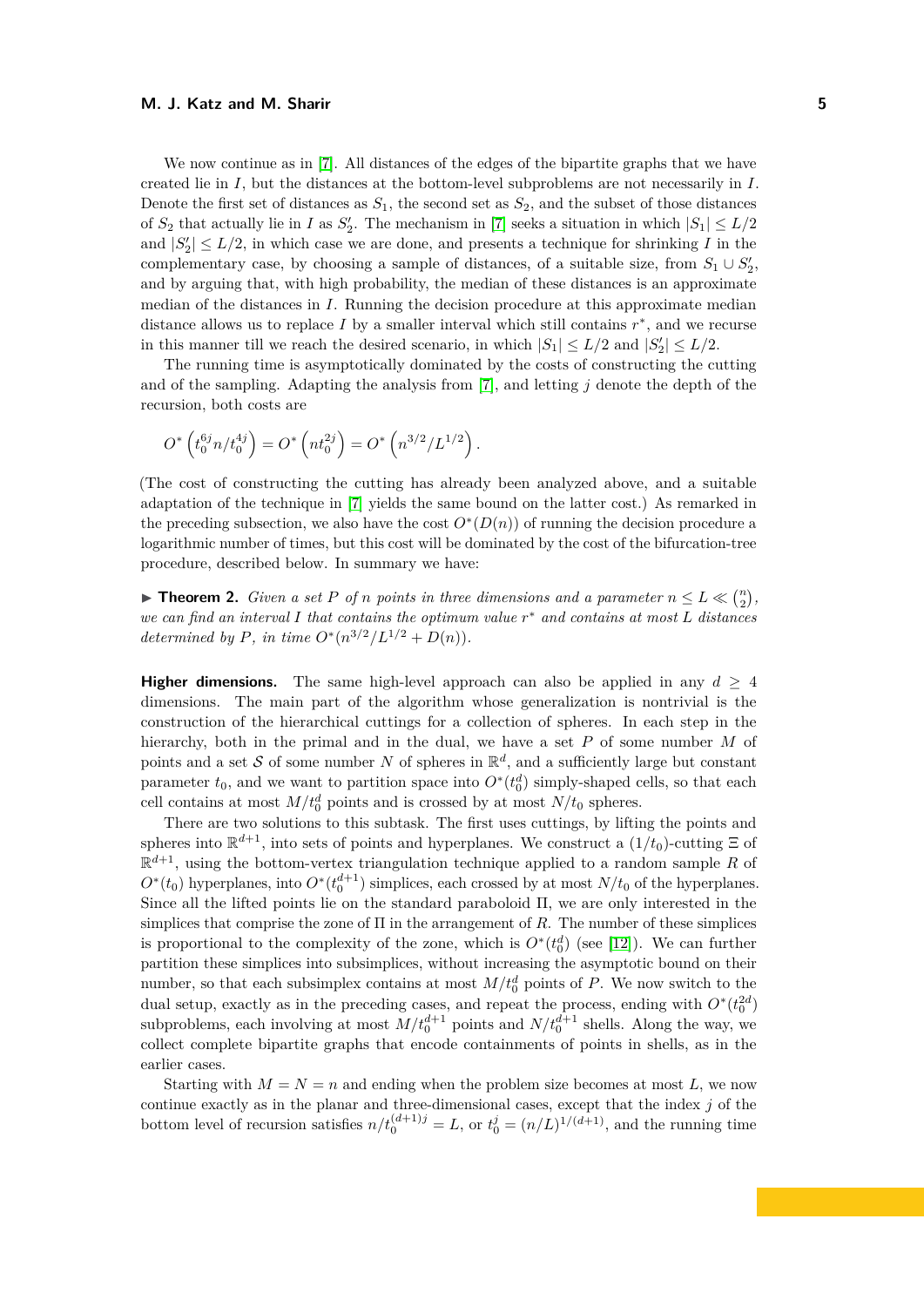is now

$$
O^*\left(t_0^{2dj}\cdot n/t_0^{(d+1)j}\right)=O^*\left(nt_0^{(d-1)j}\right)=O^*\left(n^{2d/(d+1)}/L^{(d-1)/(d+1)}\right).
$$

The second technique uses *polynomial partitioning*, whose existence and combinatorial properties have been established in the groundbreaking works of Guth and Katz [\[14\]](#page-18-9) and Guth [\[13\]](#page-18-8). The algorithmic construction of such partitionings have been developed by Matoušek and Patáková [\[17\]](#page-19-2), and later, using a different approach, by Agarwal et al. [\[2\]](#page-18-3). Both techniques are applicable here. In essence, they construct, at each hierarchical step, primal or dual, a partitioning polynomial whose zero set decomposes space into cells, each containing a small number of points of *P* and is crossed by a small number of surfaces. The collection of complete bipartite graphs that represent containments of points in spherical shells, and the switch between the primal and dual setups, proceed in much the same way as in the preceding techniques, and the complexity analysis is also similar, resulting in the same performance bounds as in the cuttings technique.

**Remark.** While both approaches yield the same performance bounds for the case of spherical shells, the cutting-based technique relies on the lifting transform which turns spheres into hyperplanes. In contrast, the polynomial partitioning technique works for any collection of constant-degree algebraic surfaces, or rather of semi-algebraic regions of constant complexity, and is therefore the method to be used in more general settings, e.g., when studying variants of the problems listed in the introduction under norms different from the Euclidean norm.

With this machinery in place, the rest of the algorithm proceeds exactly as in the planar and three-dimensional cases, with obvious modifications that involve the dependence of the performance on *d*. Omitting the easy details, we obtain (here too we have the additional  $cost O^*(D(n))$ :

<span id="page-6-0"></span>▶ **Theorem 3.** *Given a set P of n points in*  $\mathbb{R}^d$ *, for any*  $d \geq 2$ *, and a parameter*  $n \leq L \ll \binom{n}{2}$ *, we can find an interval I that contains the optimum value r* <sup>∗</sup> *and contains at most L distances determined by P, in time*  $O^*(n^{2d/(d+1)}/L^{(d-1)/(d+1)} + D(n)).$ 

**Remarks. (i)** The interval-shrinking machinery can be extended to setups in which the critical values of our parameter are not distances but are any type of values, each determined by a pair of input points, provided that each such value is given by a constant-degree algebraic (or more generally by a semi-algebraic) expression. A simple instance of such a generalization is when the distances are defined by a norm different from the Euclidean norm, but there are many other possible extensions. This paper does not require such extended setups, but they are likely to be useful in other applications.

**(ii)** The bound in Theorem [3](#page-6-0) specializes to the bounds obtained for the planar and the three-dimensional cases. The planar case has already been handled in [\[7\]](#page-18-0) (Theorem [1\)](#page-3-0), and we have explicitly handled the three-dimensional case in the interest of clarity, as we believe that the derivation in this case, as given above, is simpler.

## <span id="page-6-1"></span>**2.3 Bifurcation-tree construction**

We now consider, in fairly full generality, the second step of the algorithm, which simulates the decision procedure using so-called 'bifurcation trees'. (This part is similar to the corresponding procedure in [\[7\]](#page-18-0), but requires several modifications to make it more broadly applicable.)

Consider an optimization problem OPT that involves a set P of n points in the plane or in higher dimensions, and seeks the minimum value  $r$ <sup>\*</sup> of some real parameter *r* at which some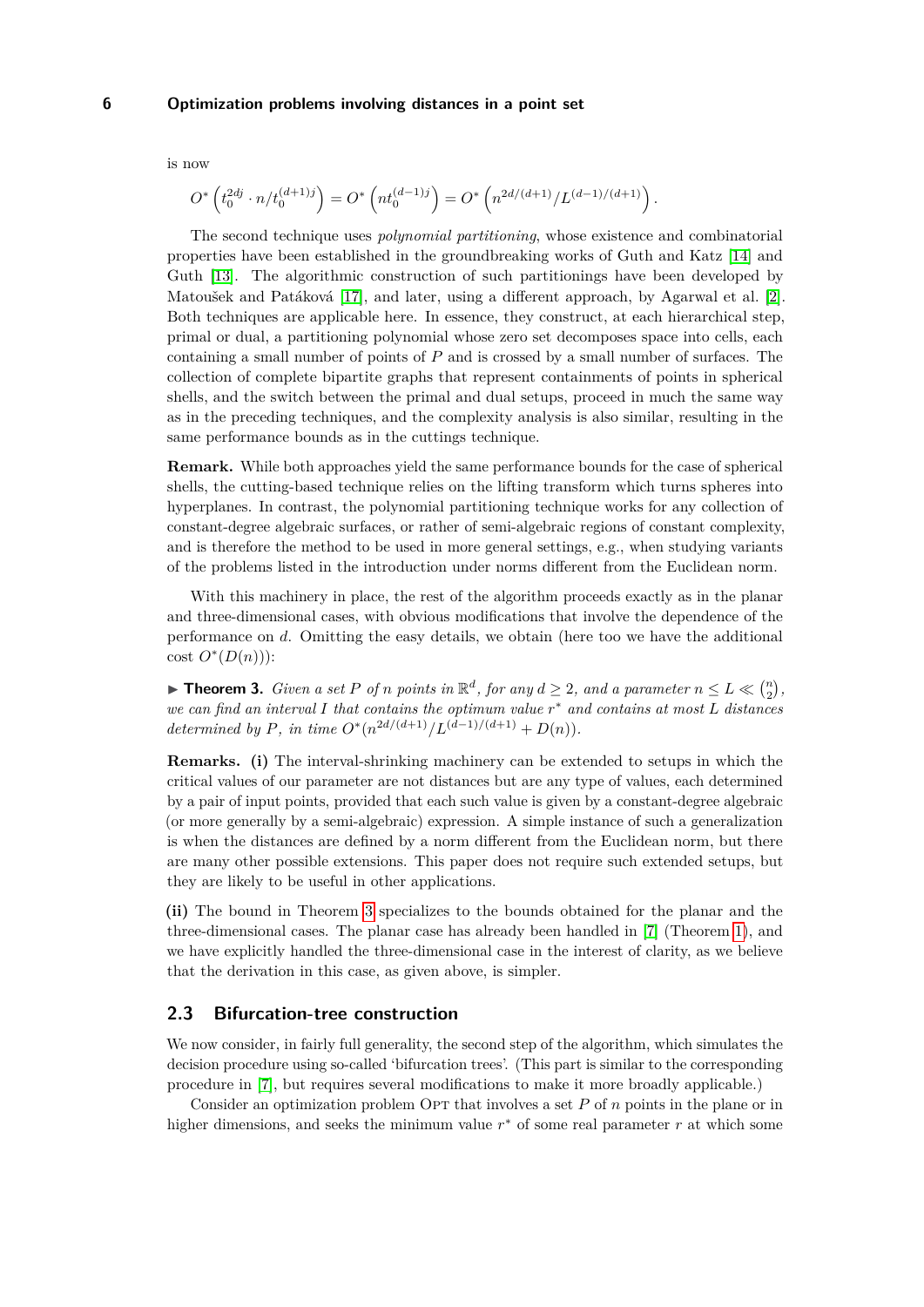property (that is monotone in *r*) holds for the set of distances between the points of *P*. We assume that the decision procedure accesses the unknown value  $r$ <sup>\*</sup> only through comparison tests<sup>[6](#page-7-0)</sup> against concrete values of *r*. Let  $D(n)$  denote an upper bound on the number of such comparisons in any execution of the decision procedure. We also assume that the running time of the decision procedure is  $O(D(n))$ .

Assume that we have already applied the interval-shrinking procedure, summarized in Theorem [1](#page-3-0) (for the planar case), in Theorem [2](#page-5-0) (for the three-dimensional case), or in Theorem [3](#page-6-0) (for the higher-dimensional case), for some value *L* that will be determined shortly, and denote by *I* the resulting shrunken interval. We choose another parameter *s*, and simulate the execution of the decision procedure at (the unknown)  $r$ <sup>\*</sup>. At each comparison test that we encounter, with some concrete value  $r_0$ , we check whether  $r_0$  lies inside or outside *I*. If  $r_0$  lies outside *I* we know the result of the comparison (because  $r^* \in I$ ), and follow the unique way in which the simulation of the decision procedure at  $r$ <sup>\*</sup> proceeds; we call this step an *outdegree-one* step. If  $r_0$  lies inside *I*, we bifurcate, following an execution path at which  $r^* < r_0$ , and a path at which  $r^* > r_0$ , referring to this step as an *outdegree-two* step. There is also the possibility that  $r^* = r_0$ , but in this case (if it is the correct one) the decision procedure terminates, so this case does not cause any further expansion of the tree beyond this test.

We continue to expand the resulting *bifurcation tree T* in this manner. We stop each branch of the tree (a path of the tree that starts at a bifurcation node and consists of only outdegree-one nodes) when it accumulates *s* nodes beyond its bifurcation node. If we reach another bifurcation before encountering *s* outdegree-one nodes, we bifurcate there and start the count afresh for each of the two outgoing paths. We stop the entire construction of the tree either when each of its terminal branches contains *s* outdegree-one nodes, or when the tree comes to contain  $D(n)$  nodes, whichever happens earlier. When we stop the construction, we end a phase of the algorithm. At that time we collect the outdegree-two nodes of *T* that we have created, and run a binary search through the sequence of the corresponding critical values of *r*, using the unsimulated decision procedure to guide the search. This yields two consecutive critical *r*-values  $r_1, r_2 \in I$  that enclose  $r^*$ . This allows us to continue the simulation of the decision procedure, in a unique manner, from its state at the root of *T* to its state at the suitable leaf. We also replace *I* by the smaller interval  $(r_1, r_2]$ , which still contains  $r^*$ . We then start a new phase, executed in the same manner, from the final state of the previous phase, and with the new, further shrunken interval *I*, and continue to do so until we complete the simulation of the decision procedure, or, more precisely, when we reach a comparison that has  $r^*$  as a critical value, an event that must occur during the simulation.

Suppose that we stop because of the first condition, namely each branch of the tree that ends at a leaf contains *s* outdegree-one nodes; this is a 'successful' phase. In particular, this implies that, for every value in *I* encountered in this phase, the decision procedure has made at least *s* comparisons during this phase with critical values outside *I*. It follows that the simulated procedure will run to completion after at most  $D(n)/s$  successful phases. Since the cost of each phase is  $O(D(n)\log n)$  (to construct the tree and to run the binary search through its bifurcations), the overall cost of the successful phases is  $O\left(\frac{D^2(n)\log n}{n}\right)$ *s*  $\setminus$ .

Consider next the case where we stop because of the second condition, namely *T* contains

<span id="page-7-0"></span><sup>6</sup> We remark that, unfortunately, this is not the case with the decision procedures used in Wang and Zhao [\[21\]](#page-19-0) and in Wang and Xue [\[20\]](#page-19-1) for the reverse shortest-path problem in unit-disk graphs and for its weighted variant. We will modify these procedures, in Sections [3.1,](#page-9-0) [3.2,](#page-10-0) and [3.4,](#page-11-0) to fit into this setup.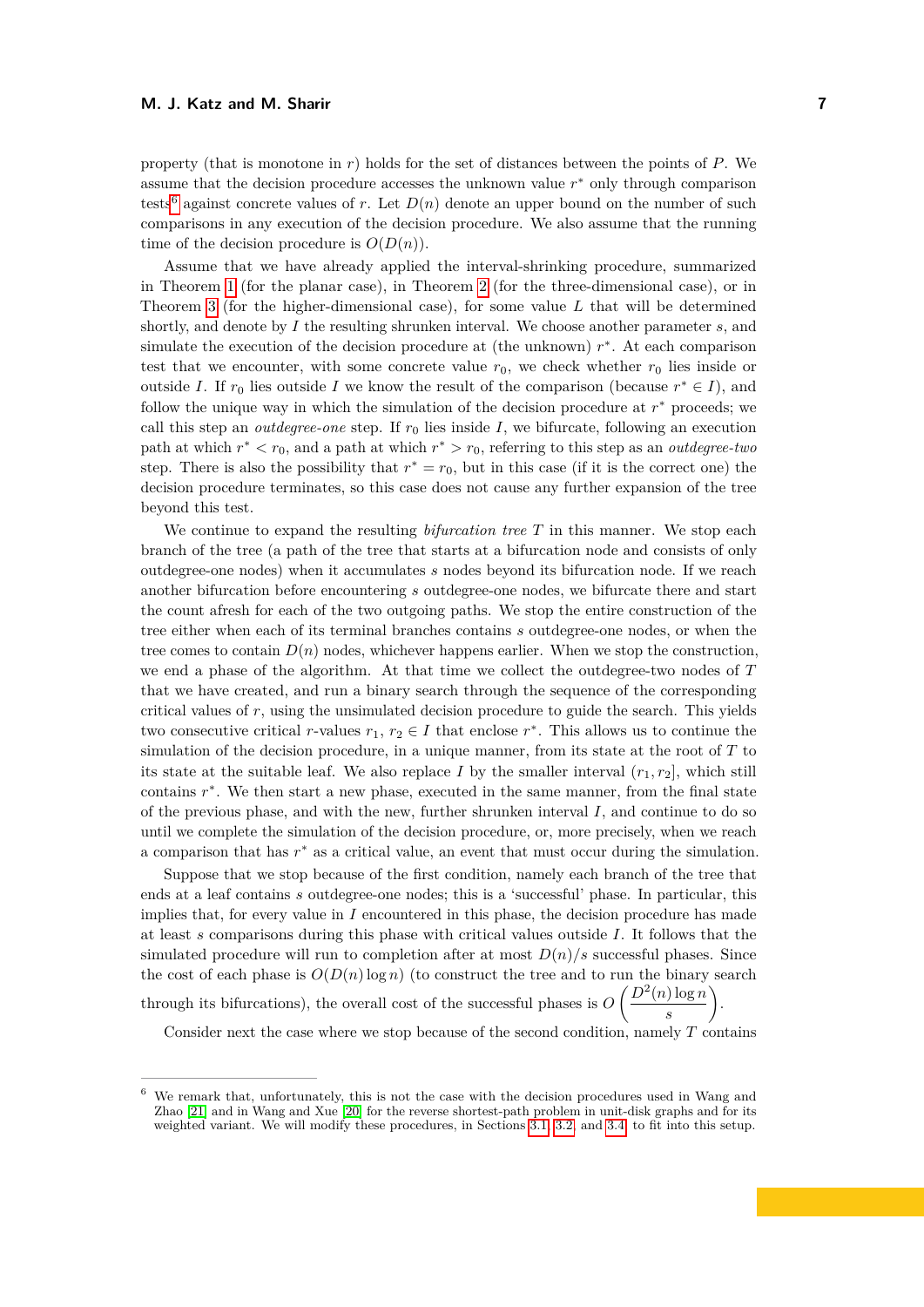$D(n)$  nodes; this is an 'unsuccessful' phase. If we denote by x the number of outdegree-two nodes in T, then the length of each branch of the tree between two consecutive outdegree-two nodes is at most *s*, so  $D(n) \le xs$ , or  $x > D(n)/s$ . In other words, in an unsuccessful phase we encounter at least  $D(n)/s$  critical values in *I*, and the binary search through them will shrink *I* further, to a subinterval that contains none of these values (except for its two endpoints). Hence the number of unsuccessful phases is at most  $L/(D(n)/s) = Ls/D(n)$ , and their overall cost is  $O\left(\frac{LsD(n)\log n}{D(n)}\right)$ *D*(*n*)  $= O(Ls \log n).$ 

We balance these two bounds by choosing  $s = D(n)/L^{1/2}$ , and conclude:

<span id="page-8-0"></span>▶ **Proposition 4.** *The overall cost of the bifurcation tree portion of the algorithm, following a suitable interval-shrinking step that produces an interval containing r* <sup>∗</sup> *and at most L critical values of r, is*  $O(L^{1/2}D(n)\log n)$ .

Note that this part of the algorithm is fairly general and is independent of the specific problem at hand. All it requires is that we have an interval  $(\alpha, \beta]$  that is known to contain at most some number *L* of critical values. (It also assumes, or rather requires, that the decision procedure accesses the parameter *r* only via comparisons, which can also be sign tests of constant-degree polynomials in *r*.)

We also remark that the bound  $Ls/D(n)$  on the number of unsuccessful phases is rather worst-case pessimistic. In typical situations one would expect that the number of critical values inside the smaller interval produced at an unsuccessful phase should be much smaller.

# **2.4 The overall algorithm**

We now balance the cost of the bifurcation-tree part with that of the interval-shrinking part. The actual balancing depends on the ambient dimension. For problems in the plane, the overall cost is

$$
O^*\left(n^{4/3}/L^{1/3} + L^{1/2}D(n)\right),\,
$$

so we choose  $L^{5/6} = n^{4/3}/D(n)$ , or  $L = n^{8/5}/D(n)^{6/5}$ , making the overall cost of the algorithm  $O^*(n^{4/5}D(n)^{2/5})$ .

In particular, when the decision procedure takes (near) linear time, the running time is  $O^*(n^{6/5})$ . Note also that the new bound lies strictly between  $D(n)$  and  $O^*(n^{4/3})$  for  $D(n) = o(n^{4/3})$  and  $D(n) = \omega(n)$ .

In three dimensions, the cost of the interval-shrinking procedure is  $O^*(n^{3/2}/L^{1/2})$  (see Section [2.2\)](#page-3-2), so the balancing leads to choosing  $L = n^{3/2}/D(n)$ , making the overall cost of the algorithm  $O^*(n^{3/4}D(n)^{1/2})$ . For linear-time decision procedures, this becomes  $O^*(n^{5/4})$ .

In *d* ≥ 4 dimensions, the interval-shrinking procedure costs  $O^*(n^{2d/(d+1)}/L^{(d-1)/(d+1)})$ (see Theorem [3\)](#page-6-0), so the balancing leads to choosing  $L = n^{4d/(3d-1)}/D(n)^{2(d+1)/(3d-1)}$ , making the overall cost of the algorithm  $O^*$   $\left(n^{2d/(3d-1)}D(n)^{(2d-2)/(3d-1)}\right)$ . For linear-time decision procedures, this becomes  $O^*(n^{(4d-2)/(3d-1)})$ . (It is instructive to verify that the bound also yields the bounds in two and three dimensions, substituting  $d = 2$  and  $d = 3$ , respectively.)

In summary, we have

<span id="page-8-1"></span> $\triangleright$  **Theorem 5.** Let Opt be an optimization problem on a set P of *n* points in the plane or *in higher dimensions, which has a decision procedure that is based (solely) on comparisons involving distances between the points of*  $P$ *, and which uses at most*  $D(n)$  *such comparisons,* and runs in overall  $O(D(n))$  time. We can then solve Opt by an algorithm that runs in  $O^*(n^{4/5}D(n)^{2/5})$  *time in the planar case, in*  $O^*(n^{3/4}D(n)^{1/2})$  *time in the three-dimensional*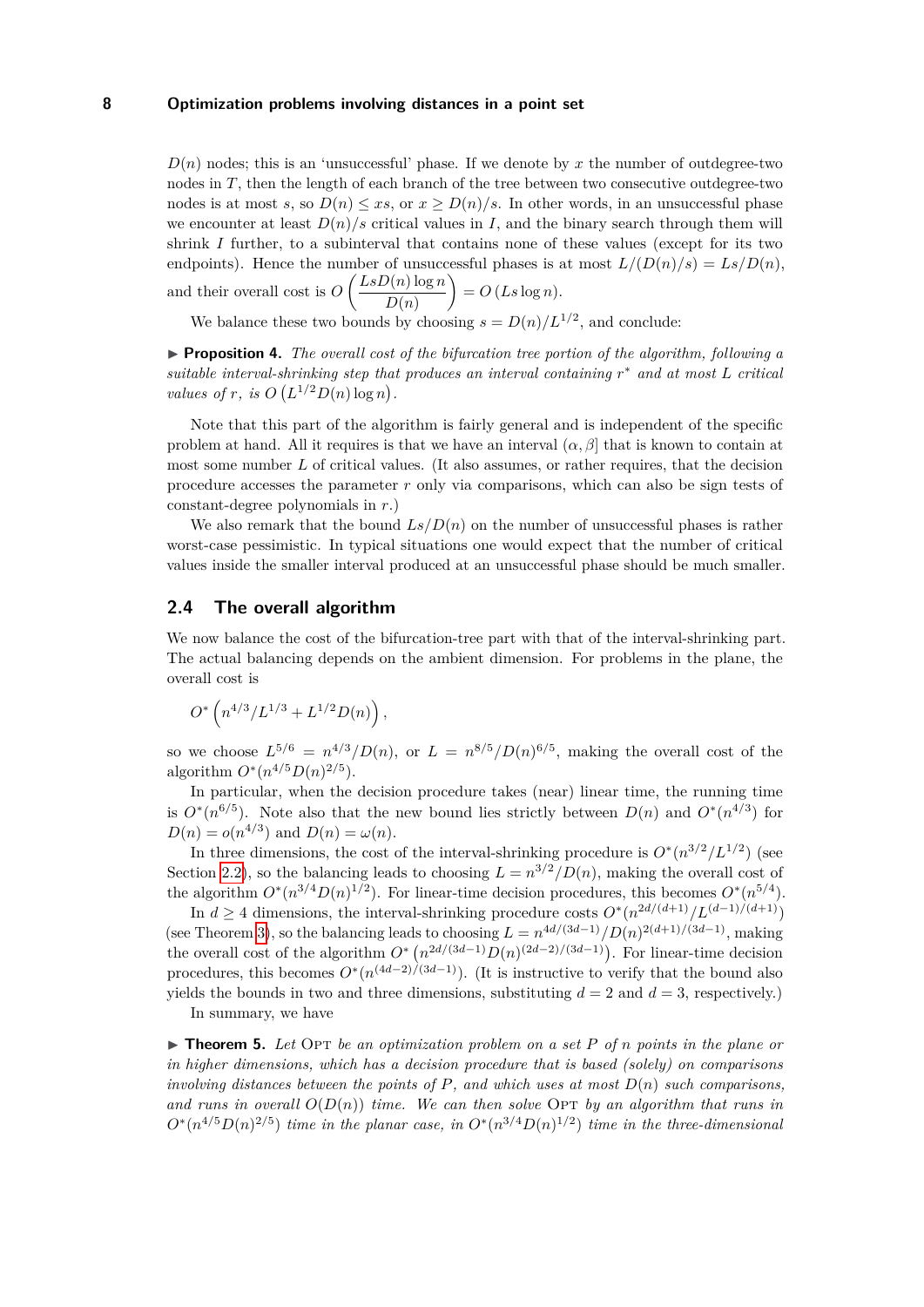*case, and, in arbitrary dimension d, in*  $O^*$   $(n^{2d/(3d-1)}D(n)^{(2d-2)/(3d-1)})$  *time. For decision procedures with (near) linear running time, these bounds become*  $O^*(n^{6/5})$ *,*  $O^*(n^{5/4})$ *, and*  $O^*(n^{(4d-2)/(3d-1)})$ *, respectively.* 

**Remark.** As already remarked, Theorem [5](#page-8-1) is formulated only for problems that involve distances between points in a given set. Nevertheless there are additional problems with a more involved set of critical values, which can also be handled by a suitable variant of our machinery, beyond the context of Theorem [5.](#page-8-1) The maximum-height independent towers problem, studied in Section [4,](#page-13-0) is an example of such a problem.

# **3 Applications**

# <span id="page-9-1"></span><span id="page-9-0"></span>**3.1 The reverse shortest path problem for unit-disk graphs**



**Figure 1** The smallest value  $r^*$  for which  $G(r^*)$  has a path between *s* and *t* of length at most 6.

In this problem we are given a set *P* of *n* points in the plane, two points  $s, t \in P$ , and a parameter  $k \leq n-1$ , and the goal is to compute the smallest value  $r^*$  so that there exists a path between *s* and *t* of length at most *k* in the graph  $G(r^*)$ , which is the graph over *P* whose edges are all the pairs  $p, q \in P$  such that  $dist(p, q) \leq r^*$ ; see Figure [1.](#page-9-1)

This problem has recently been studied in Wang and Zhao [\[21\]](#page-19-0), who presented a solution that runs in  $O^*(n^{5/4})$  time. Wang and Zhao use a decision procedure for this problem, due to Chan and Skrepetos [\[10\]](#page-18-11), where *r* is specified and the goal is to determine whether  $G(r)$ contains a path from *s* to *t* of length at most *k*. The procedure is based on a careful execution of BFS in  $G(r)$ , and runs in  $D(n) = O(n)$  time (after an initial sorting step).

Chan and Skrepetos's procedure constructs a uniform grid of cell size  $r/\sqrt{2}$ , where *r* is the input parameter, and distributes the points of *P* among the grid cells. Naïvely implemented (using the floor function, say), this step does not conform to our requirements, that the data be accessed only via comparisons. Nevertheless we can distribute the points of *P* using simple binary search. To do so, let *a* denote the distance  $dist(s, t)$ . Note that  $r^* \leq a$ , because  $G(a)$  has a single edge connecting *s* to *t*. We also have  $r^* \ge a/k$ , because for smaller values of  $r^*$  there is no path of length  $k$  in  $G(r^*)$  that connects  $s$  and  $t$  (this is a consequence of the triangle inequality). We therefore have  $a/k \leq r^* \leq a$ . Assume then that *r* satisfies these inequalities (other values of  $r$  can be rejected right away), and observe that every point on a *k*-path from *s* to *t* in  $G(r)$  must be at distance at most  $\Theta(ak)$  from *s*. This implies that any such path must be fully contained in a subgrid of size  $O(k^2) \times O(k^2)$  around *s*. Hence, using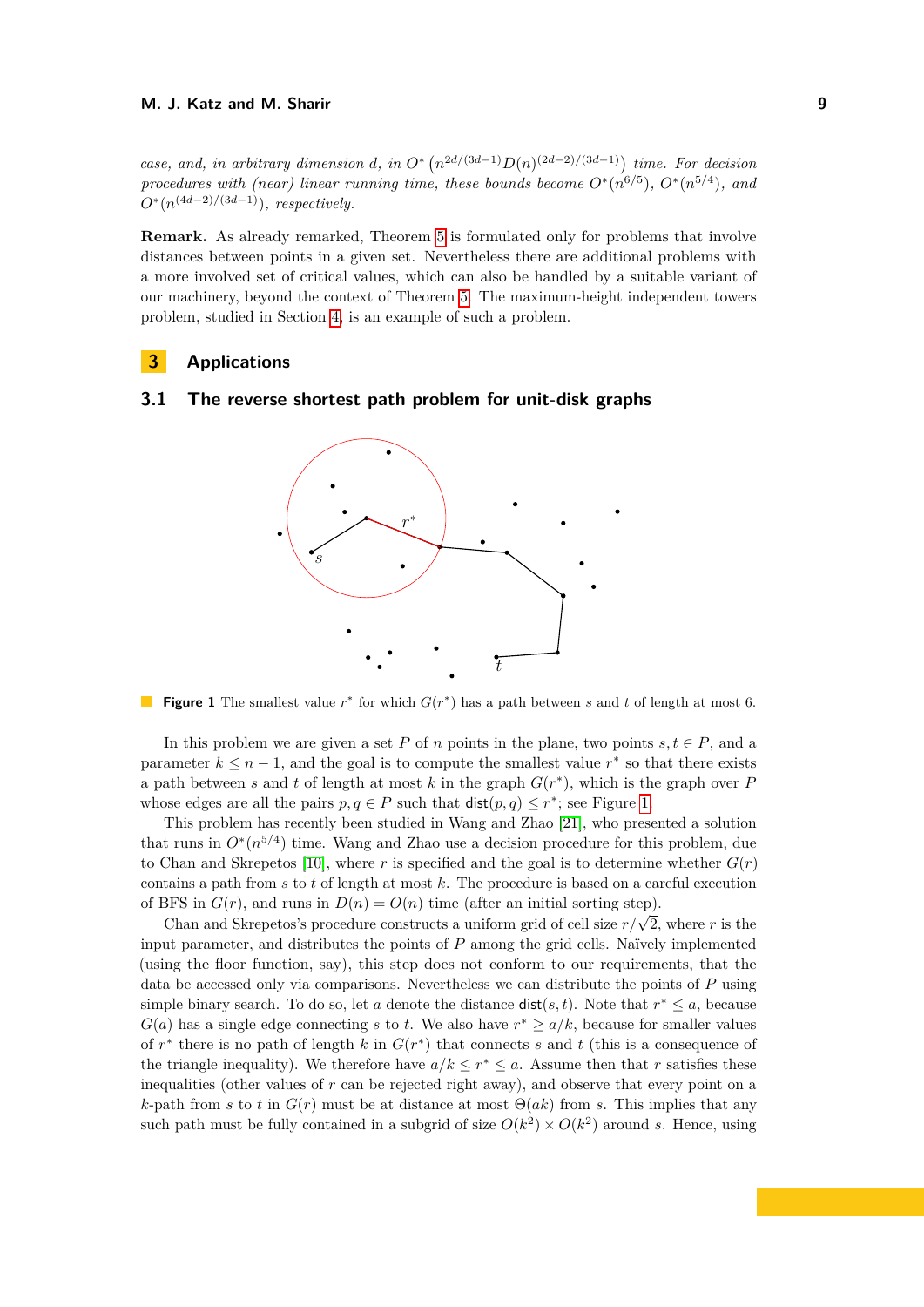binary search through the *x*- and *y*-coordinates of this subgrid we can distribute the relevant points of *P* in the cells of that subgrid, using only comparisons.

Plugging this into our mechanism, we obtain

▶ **Theorem 6.** *The reverse shortest path problem for unit-disk graphs, as just formulated, can be solved in*  $O^*(n^{6/5})$  *time.* 

For  $k = n - 1$  we get the smallest value  $r^*$  so that *s* and *t* belong to the same connected component of the graph  $G(r^*)$ . Due to its importance, we state it as a corollary.

▶ **Corollary 7.** *Given*  $P$  *and*  $s, t \in P$ *, as above, one can find the smallest value*  $r^*$  *so that there exists a path between s* and *t* in  $G(r^*)$ , in  $O^*(n^{6/5})$  time.

## <span id="page-10-0"></span>**3.2 The reverse weighted shortest path problem for unit-disk graphs**

In the weighted variant of the reverse shortest path problem, we want to find the minimum value  $r^*$  such that  $G(r^*)$ , defined as above, contains a path from *s* to *t* of length at most *w*, where each edge of  $G(r^*)$  has a weight, equal to its Euclidean distance, and the length of the path is the sum of the weights of its edges.

The decision procedure for this problem has been studied by Wang and Xue [\[20\]](#page-19-1), who showed that, for a given  $r$  and a source point  $s$ , all shortest paths in  $G(r)$  from  $s$  to the other points of *P* can be computed in  $O(n \log^2 n)$  time.

As in the unweighted case, the decision procedure constructs a uniform grid of cell size *r/*2, and distributes the points of *P* among the grid cells. We modify the procedure as we did in the unweighted case, and then apply our machinery to the modified procedure. More precisely, we now have  $a \leq w$  (by the triangle inequality), and  $\frac{a}{n} \leq r^* \leq a \leq w$ , where the left inequality is again a consequence of the triangle inequality. For any  $\frac{a}{n} \leq r \leq a$ , any point on a path from  $s$  to  $t$  in  $G(r)$  must lie at distance at most  $an$  from  $s$ , which implies that any such path is fully contained in an  $O(n^2) \times O(n^2)$  grid around *s*, and the same argument as before lets us distribute the points of *P* in this subgrid by binary search, using only comparisons.

Plugging this into our mechanism, we obtain

▶ **Theorem 8.** *The reverse weighted shortest path problem for unit-disk graphs, as just formulated, can be solved in*  $O^*(n^{6/5})$  *time.* 

# <span id="page-10-1"></span>**3.3 The discrete one-sided Fréchet distance with shortcuts in higher dimensions**

In this section we extend the analysis in [\[7\]](#page-18-0) to higher-dimensional spaces  $\mathbb{R}^d$ . We have two sequences  $A = (a_1, \ldots, a_n)$  and  $B = (b_1, \ldots, b_n)$  of points in  $\mathbb{R}^d$ . (We assume for simplicity that  $|A| = |B| = n$ .) The goal is to find a sequence of pairs  $(a_{i_1}, b_{j_1}), (a_{i_2}, b_{j_2}), \cdots, (a_{i_k}, b_{j_k}),$ so that (i)  $i_1 = 1$ ,  $j_1 = 1$ ,  $i_k = n$ , and  $j_k = n$ , (ii) both sequences  $(i_1, \ldots, i_k)$ ,  $(j_1, \ldots, j_k)$  are weakly monotone increasing, (iii)  $i_{t+1} = i_t$  or  $i_t + 1$  for each  $t < k$ , and  $\max_t {\text{dist}(a_{i_t}, b_{j_t})}$  is minimized. The latter quantity is called the *discrete one-sided Fréchet distance with shortcuts* (where the shorcuts are allowed only for  $B$ ), and is denoted as  $dfds(A, B)$ . See [\[7\]](#page-18-0) for more details.

This is another instance of an optimization problem whose critical values are distances between points, except that here we are concerned only with 'bichromatic' distances between the points of *A* and those of *B*. The decision procedure is, given a threshold  $\varepsilon > 0$ , to determine whether  $dfds(A, B) \leq \varepsilon$ . As shown in [\[7\]](#page-18-0), this procedure can be performed in  $O(n)$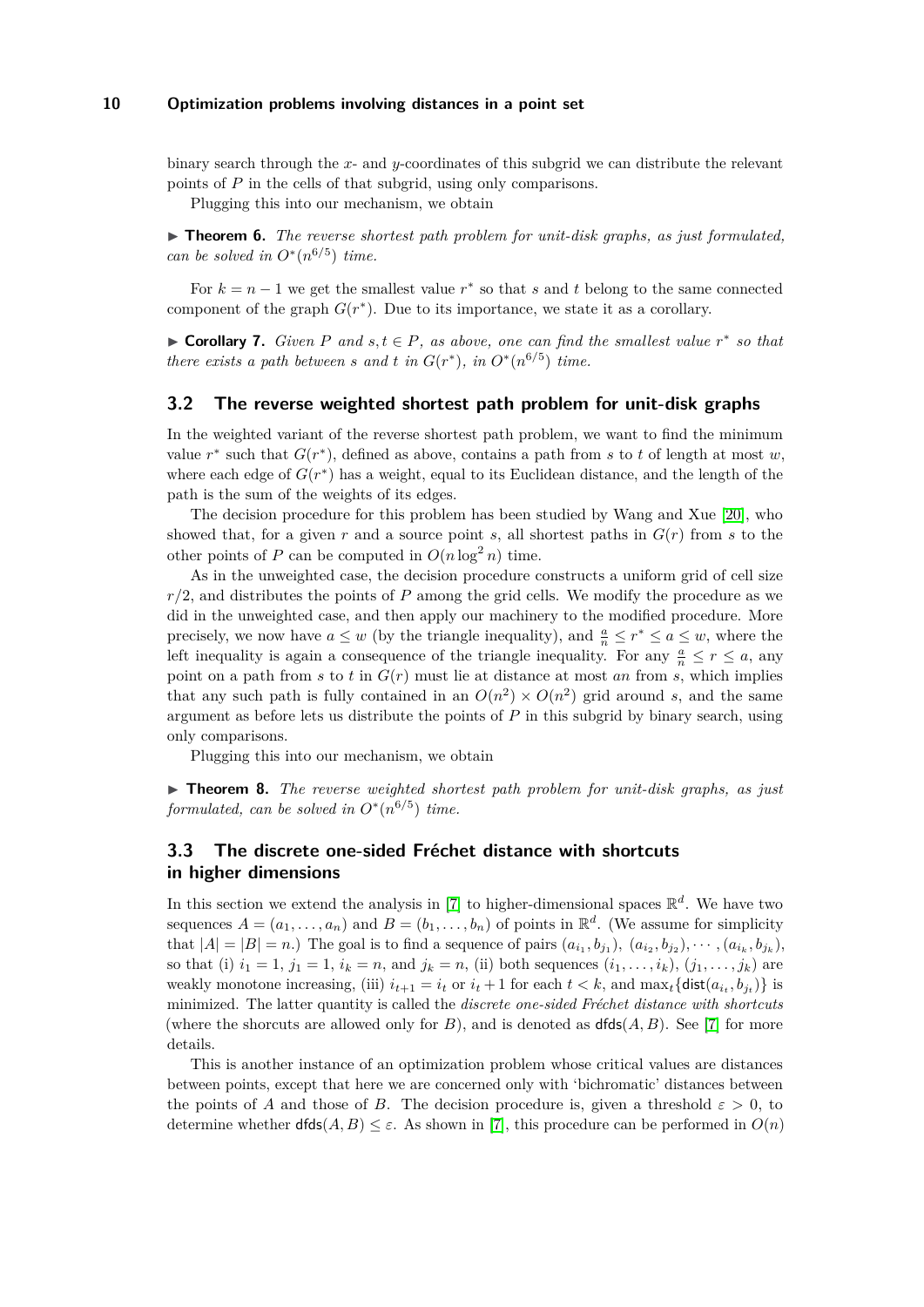time, by simply searching for the existence of a weakly monotone path of a certain kind, from entry  $(1,1)$  to entry  $(n, n)$  in a zero-one  $n \times n$  matrix, whose  $(i, j)$ -entry is 0 (resp., 1) if  $dist(a_i, b_j) > \varepsilon$  (resp.,  $dist(a_i, b_j) \leq \varepsilon$ ). Checking for the existence of such a path can be done in linear time, exactly as in [\[7\]](#page-18-0).

The interval shrinking procedure takes  $O^*(n^{2d/(d+1)}/L^{(d-1)/(d+1)} + n)$  time in *d* dimensions; see Theorem [3.](#page-6-0)

Applying our machinery, and balancing this cost with the cost of the bifurcation-tree procedure, which is  $O^*(nL^{1/2})$  (see Section [2.3\)](#page-6-1), we choose  $L = n^{2(d-1)/(3d-1)}$ , and obtain the overall running time  $O^*(n^{(4d-2)/(3d-1)})$ . That is, we have

▶ **Theorem 9.** *The discrete one-sided Fréchet distance with shortcuts between two sets of n points in*  $\mathbb{R}^d$  *can be computed in*  $O^*(n^{(4d-2)/(3d-1)})$  *time.* 

# <span id="page-11-0"></span>**3.4 The reverse shortest path problems for unit-ball graphs in three dimensions**

The unweighted and weighted variants of this problem are obvious extensions to three dimensions of the planar problems. That is, we are given a set  $P$  of  $n$  points in  $\mathbb{R}^3$ , two points *s, t* ∈ *P*, and a parameter  $1 \le k \le n-1$  (or, in the weighted variant, a length  $w > \text{dist}(s, t)$ ), and the goal is to compute the smallest value *r* ∗ so that there exists a path between *s* and *t* of at most *k* edges (resp., of length at most *w*) in the graph  $G(r^*)$  over *P*, whose edges are all the pairs  $p, q \in P$  such that  $\textsf{dist}(p, q) \leq r^*$ .

Unlike the problem of Section [3.3,](#page-10-1) whose decision procedure runs in  $O(n)$  time in any fixed dimension *d*, the running time of both the decision procedure of [\[10\]](#page-18-11), for the unweighted planar reverse shortest path problem, and that of [\[20\]](#page-19-1), for its weighted variant, increases in *d* as we move to higher dimensions. We show below that both procedures can be adapted to three dimensions, so that the resulting running time is  $O^*(n^{4/3})$  for both variants.

Plugging this bound into the three-dimensional case in Theorem [5,](#page-8-1) the overall running time of both algorithms is  $O^*(n^{3/4}D(n)^{1/2}) = O^*(n^{17/12})$ . That is, we have

 $\triangleright$  **Theorem 10.** The unweighted reverse shortest path problem, as well as its weighted variant, *for unit-ball graphs in three dimensions, on an input set P of n points, can be solved in*  $O^*(n^{17/12})$  *time.* 

We now briefly describe how to adapt the planar decision procedures to three dimensions.

**The unweighted variant.** Most steps of the procedure of [\[10\]](#page-18-11) carry over to three dimensions with straightforward modifications, without affecting their asymptotic cost, except for the following step in the efficient BFS implementation, which in three dimensions reads as follows. We have a set  $S$  of  $u$  congruent spheres (say for concreteness, of radius 1), whose centers lie on one side of some given axis-parallel plane, say below the *xy*-plane, and a set *Q* of *v* points that lie on the other side of the plane (above the *xy*-plane), and the goal is to report all points of *Q* that lie below the upper envelope of S.

This step can be implemented to run in  $O^*(u^{2/3}v^{2/3} + u + v)$  time, as follows. We pass to the dual space, where the points of *Q* are mapped to unit spheres centered at these points, and the spheres of  $S$  become points (the centers of these spheres). Denote the set of dual spheres as  $Q^*$  and the set of dual points as  $S^*$ . Now the goal is to determine, for each sphere in  $Q^*$ , whether it contains a point of  $S^*$ ; this holds if and only if the primal point of  $Q$  lies below the upper envelope of  $S$ .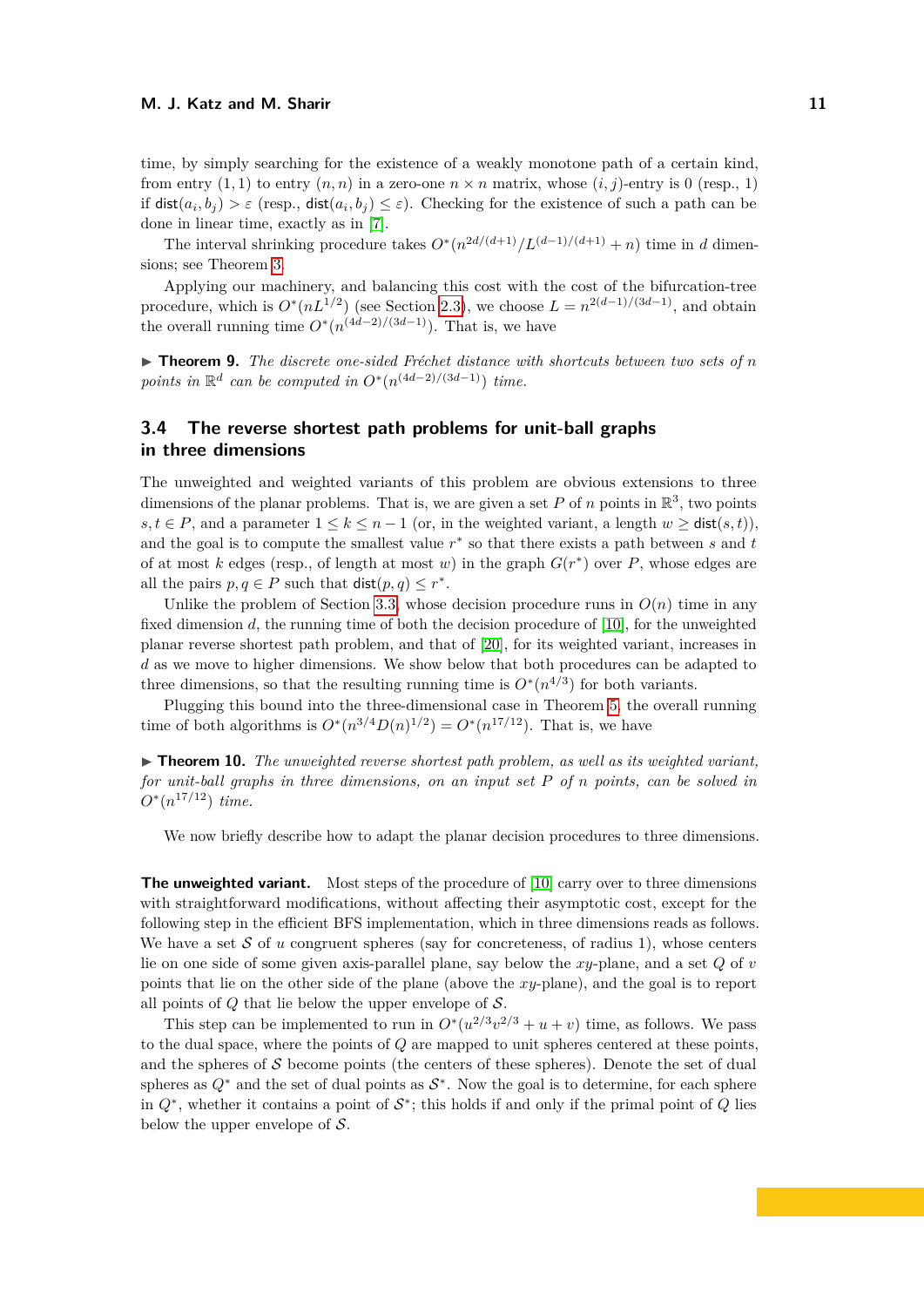This dual problem can be solved by lifting the spheres and points to  $\mathbb{R}^4$ , so that the spheres become hyperplanes, and the problem becomes that of testing each lower halfspace bounded by such a hyperplane for emptiness (of the lifted points). As shown in [\[16\]](#page-19-4), this can be done in  $d = 4$  dimensions using *s* storage and  $O<sup>*</sup>(s)$  preprocessing time, so that each emptiness query takes  $O^*(u/s^{1/\lfloor d/2 \rfloor}) = O^*(u/s^{1/2})$  time, for a total cost of  $O^*(s+uv/s^{1/2})$ . With a suitable choice of *s* this becomes  $O^*(u^{2/3}v^{2/3} + u + v)$ , as claimed.

By a suitable adaptation of the technique of [\[10\]](#page-18-11), the overall cost of this step of the decision procedure is  $O^*(n^{4/3})$ , and this dominates its total running time  $D(n)$ .

**The weighted variant.** The procedure of [\[20\]](#page-19-1) (for points in the plane) is a carefully implemented version of Dijkstra's algorithm. It uses a grid of cell size  $\Theta(r)$  and properties of unit disk graphs, in a clever manner, to compute a shortest path tree from *s* in near-linear time, even though the number of edges in *G*(*r*) could be quadratic. Informally, and not very precisely, if *c* is the next point to be processed, then instead of using it to update (the shortest-path information) of its neighbors, as in Dijkstra's algorithm, the procedure uses *all* the points in  $P \cap \sigma$  to update *all* their neighbors, where  $\sigma$  is the grid cell containing *c*.

A close and more rigorous examination of this procedure, leads to the conclusion that it can be adapted to three dimensions, so that, similar to the planar version, its running time  $D(n)$  is determined by the time needed to perform a given sequence of *n* operations, where each operation is either an insertion of a three-dimensional point with some additive weight or a nearest neighbor query with respect to the current set of weighted points. Alternatively, again similar to the planar version and since we are ignoring subpolynomial factors, the running time of the procedure in three dimensions is determined by the best bound for the (static) *bichromatic additively-weighted nearest neighbors problem in 3-space*, in which one is given a set *R* of *u* red points and a set *B* of *v* additively-weighted blue points, where  $u + v = n$ , and the goal is to compute for each red point its additively-weighted nearest blue point. Agarwal et al. [\[4\]](#page-18-12) (see also [\[5\]](#page-18-13)) solve this problem (for non-weighted points) in  $O^*(u^{2/3}v^{2/3} + u + v) = O^*(n^{4/3})$  time. However, this bound also holds in the additively-weighted variant: It reduces to vertical ray shooting in a convex polytope defined as the intersection of *v* halfspaces in  $\mathbb{R}^5$ , using a clever lifting transform from three to five dimensions described in Aurenhammer [\[6\]](#page-18-14); see also [\[5\]](#page-18-13). This latter task, in  $d = 5$  dimensions, can be solved with *s* storage in time

$$
O^* \left( s + \frac{uv}{s^{1/\lfloor d/2 \rfloor}} \right) = O^* \left( s + \frac{uv}{s^{1/2}} \right),
$$

which becomes  $O^*(n^{4/3})$  with a suitable choice of *s*.

**Remark.** It is an interesting, and probably not too difficult challenge to extend this result to unit-ball graphs in any higher dimension. To achieve a nontrivial performance bound here, one would need to show that the decision procedure can be implemented to run faster than the cost of distance selection. Here is an informal intuition why this should indeed be the case. The decision procedure reduces to halfspace emptiness queries in  $d+1$  dimensions, as in the three-dimensional case described above, whereas the distance selection reduces to range searching (with spherical shells) in *d* dimensions. With *n* objects and *s* storage, the former task has query time  $O^*(n/s^{1/\lfloor (d+1)/2 \rfloor})$ , whereas the latter task has query time  $O^*(n/s^{1/d})$ . Since  $\lfloor (d+1)/2 \rfloor$  is always smaller than *d*, the decision procedure should indeed be faster than distance selection.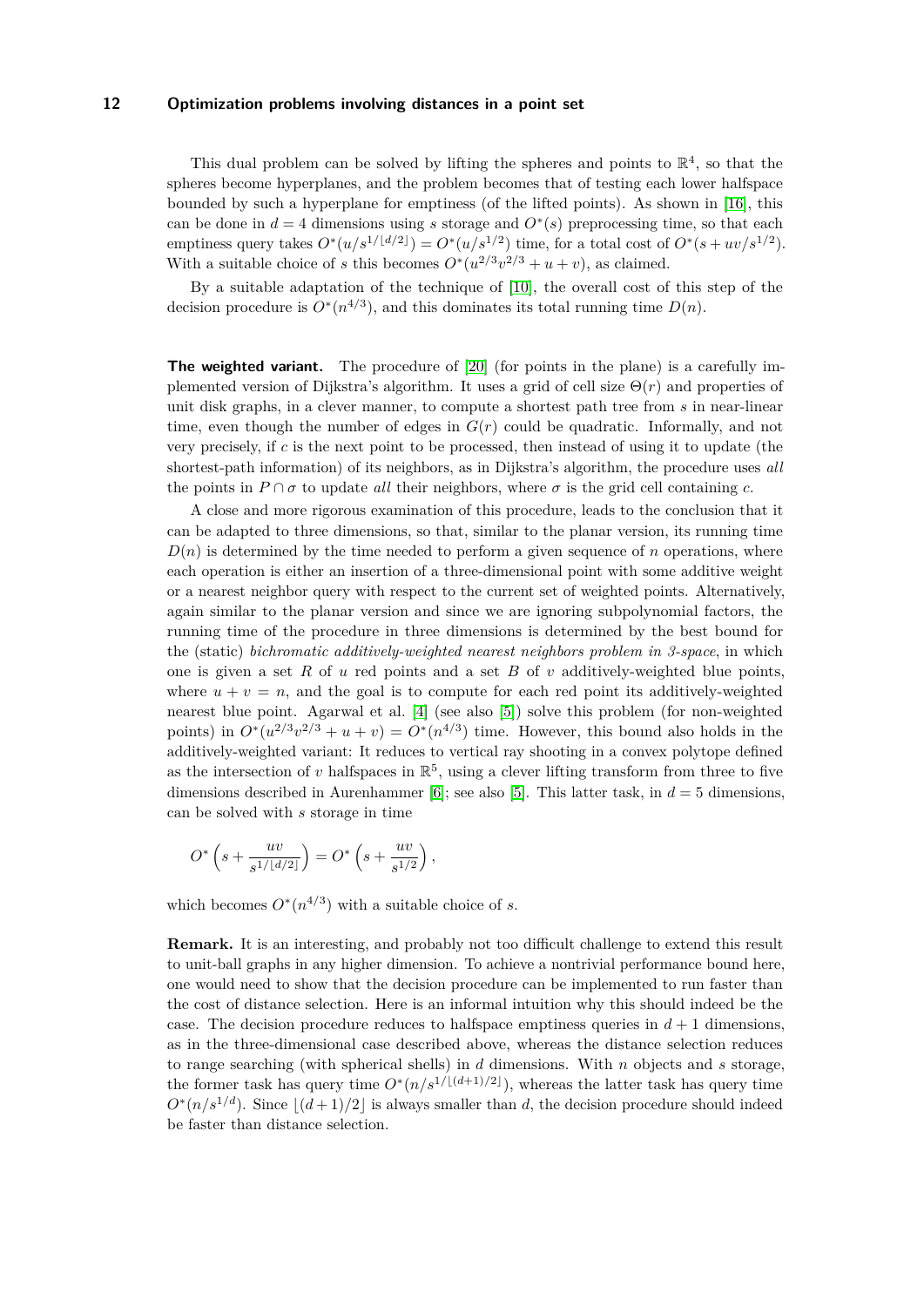## <span id="page-13-0"></span>**4 Seeing the most without being seen**

In this section we present another application of our technique, which is different from those considered earlier, in that the critical distances are determined by *triples* of input points, rather than by pairs.

Specifically, we study the following problem, which we refer to as the *maximum-height independent towers* problem. Let  $T = (p_1, \ldots, p_n)$  be a bounded *x*-monotone polygonal line (polyline for short). We think of *T* as a *1.5-dimensional terrain*; that is, for any two points *a, b above T*, we say that *a* and *b see each other* if the line segment *ab* lies *strictly* above *T* (we do not care what happens below *T*). Let *Q* be a set of *m* points on *T*. The problem is to compute the maximum height  $h^*$ , such that if we place a tower of height  $h^*$  at each of the points  $q \in Q$  (which is a vertical segment of length  $h^*$  whose bottom endpoint is  $q$ ), then the tips of these towers do not see each other. We assume that  $h^* > 0$ , which implies that there must be at least one vertex of *T* between any two consecutive points in *Q* (in their *x*-order), and thus  $m < n$ . (We can verify that  $h^* > 0$  in  $O((n+m)\log m)$  time, by running the decision procedure mentioned below, with slight modifications.) See Figure [2](#page-13-1) for an illustration.

<span id="page-13-1"></span>

**Figure 2** The maximum-height independent towers problem.

Given any set *Q* of *m* points *above T*, Ben-Moshe et al. [\[8\]](#page-18-4) present an  $O((n+m)\log m)$ time algorithm to determine whether there exist two points (from *Q*) that see each other. We will use this algorithm as our decision procedure. (This procedure essentially sweeps the scene from left to right with a vertical line, and thus appears to be inherently sequential; we do not see any obvious way to parallelize it.)

Consider the scene in which a tower of height  $h^*$  is positioned at each of the points  $q \in Q$ . Then there must exist a pair of points  $q_i, q_j \in Q$ , such that the segment *e* between the tips of the corresponding towers passes through a vertex  $p_k$  of  $T$ , and none of the vertices of  $T$ between  $q_i$  and  $q_j$  lies above  $e$ ; see Figure [2.](#page-13-1) In other words, the vertical distance between  $p_k$  and the segment  $q_i q_j$  is  $h^*$  (with  $p_k$  lying above  $q_i q_j$ ), and it is the maximum vertical distance between any intermediate vertex and  $q_i q_j$ . This implies that  $h^*$  belongs to the set

$$
D = \{ \text{vert}(q_i, q_j) \mid q_i, q_j \in Q \},
$$

where vert $(q_i, q_j)$  is the maximum vertical distance between the segment  $q_i q_j$  and the intermediate vertices  $p_k$  between  $q_i$  and  $q_j$  that lie above  $q_iq_j$ .

We will use a variant of a technique developed by Varadarajan [\[19\]](#page-19-5) for the following *path simplification* problem. Given *T* as above, and a parameter  $1 \leq k \leq n-1$ , find an *x*-monotone polyline  $T'$  with at most  $k$  edges that best approximates  $T$ , where the vertices of  $T'$  must form a subset of the vertices of  $T$  and include  $p_1$  and  $p_n$ . The deviation associated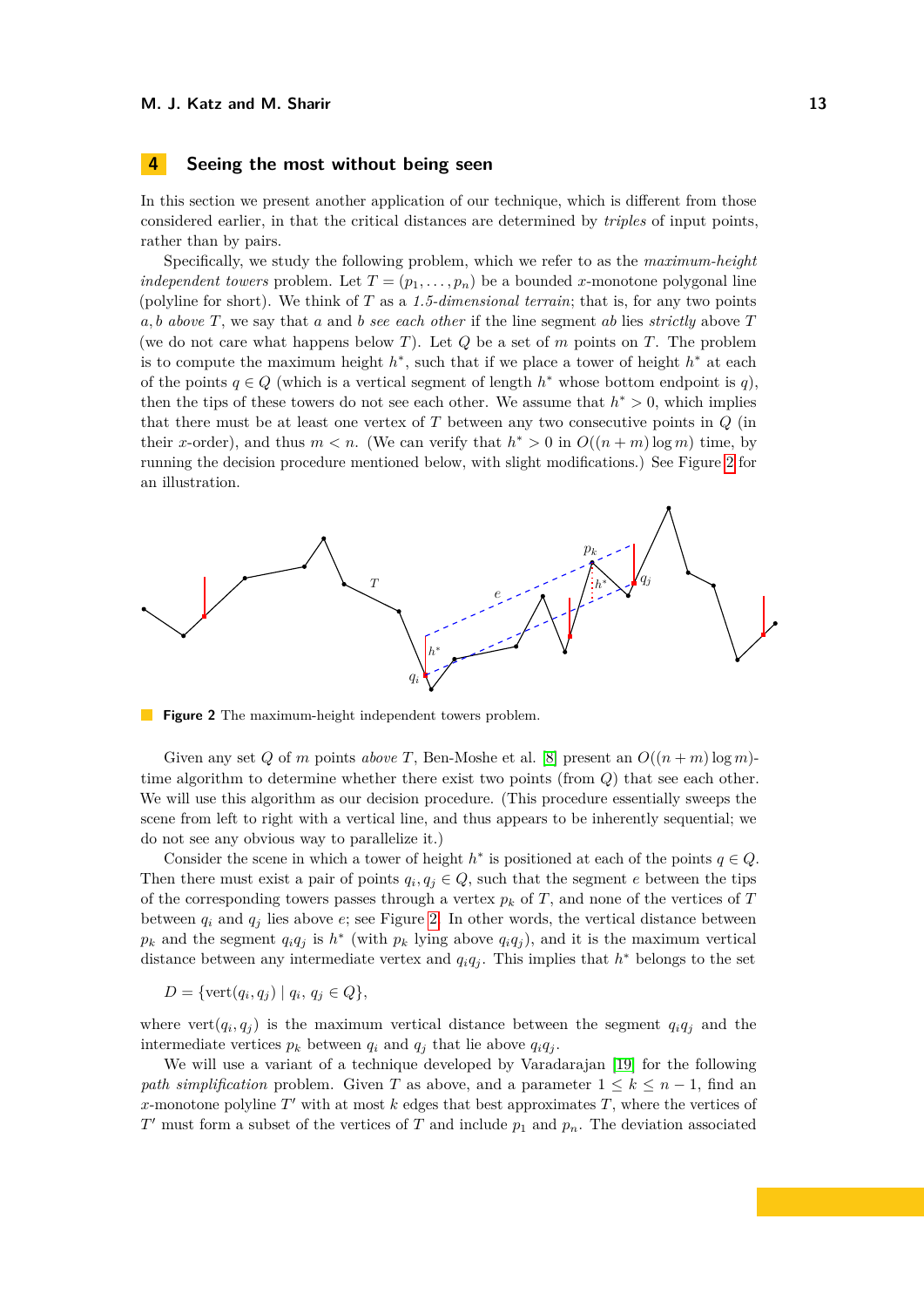with such a polyline  $T'$  is the maximum vertical distance between a vertex of  $T$  and  $T'$ , and the goal is to minimize this deviation.

Varadarajan's solution consists of appropriate decision and optimization procedures, both with running time  $O^*(n^{4/3})$ . We first present a non-trivial adaptation of Varadarajan's optimization procedure, which, combined with the aforementioned decision procedure of Ben-Moshe et al. [\[8\]](#page-18-4), yields an  $O^*(n^{4/3})$  algorithm for our towers problem. We then apply our machinery, exploiting the relative efficiency of the decision problem, to obtain an improved  $O^*(n^{6/5})$  algorithm.

**An**  $O^*(n^{4/3})$  **algorithm.** Let  $E_Q$  be the set of edges of the complete graph over  $Q$ ; that is,  $E_Q = \{q_i q_j \mid q_i, q_j \in Q\}$ . For an edge  $q_i q_j \in E_Q$  and a height  $h \geq 0$ , we denote the segment connecting the tips of the towers of height *h* based at  $q_i$  and  $q_j$ , by  $q_i q_j(h)$ , and set  $E_Q(h) = \{q_i q_j(h) \mid q_i q_j \in E_Q\}$ . We seek the largest value  $h^*$ , such that each of the edges in  $E_Q(h^*)$  is a *non-visibility edge*, in the sense that it intersects *T*. The *potential* of an edge  $q_i q_j \in E_Q$  is the maximum height *h*, such that  $q_i q_j(h)$  is a non-visibilty edge. We denote the potential of  $q_i q_j$  as  $h_{ij}$ . We note that, by definition,  $h^* = \min_{i \leq j} h_{ij}$ .

We describe an algorithm for constructing the set of all edges in *E<sup>Q</sup>* whose potential lies in some prescribed range  $I = (h_1, h_2]$ . The algorithm partitions *T* at its median vertex  $p_{med}$  (so  $med = \lfloor n/2 \rfloor$ ) into a left portion  $T^L$  and a right portion  $T^R$ , each consisting of at most  $\lceil n/2 \rceil$  edges. It solves the problem (of constructing the non-visibilty edges  $q_i q_j$  with potential in *I*) recursively on  $T^L$  and on  $T^R$ , and then computes, in compact form, the set of all edges  $q_i q_j$ , with  $q_i \in T^L$  and  $q_j \in T^R$ , whose potential is in *I*. Note that the partition splits the edges of *T* evenly between the two subproblems, but not necessarily the points of *Q*. We denote by  $Q^L$  (resp.,  $Q^R$ ) the subset of points of *Q* contained in  $T^L$  (resp., in  $T^R$ ), and put  $m_L = |Q^L|$  and  $m_R = |Q^R|$ , so  $m_L + m_R = m$ .

<span id="page-14-0"></span>

**Figure 3** The conditions for the potential of  $q_iq_j$  to be in  $(h_1, h_2]$ . Here  $q_iq_j$  is below  $\tau_j^+$  (albeit above  $\tau_i^+$ ) and above both  $\tau_i^-$  and  $\tau_j^-$ , so the potential of  $q_i q_j$  is in  $(h_1, h_2]$ .

To perform this latter task, namely to find the non-visibility edges between  $Q^L$  and  $Q^R$ , we construct, for each vertex  $p_k$ , a pair of points  $u_k$ ,  $v_k$  lying on the downward vertical ray emanating from  $p_k$  at respective distances  $h_1$  and  $h_2$  from  $p_k$ . For each point  $q_i \in Q^L$  (resp.,  $q_j \in Q^R$ ), we consider the set  $T_i^L = \{p_k \mid k' \leq k \leq \text{med}\}$  (resp.,  $T_j^R = \{p_k \mid \text{med} \leq k \leq k'\}\)$ ,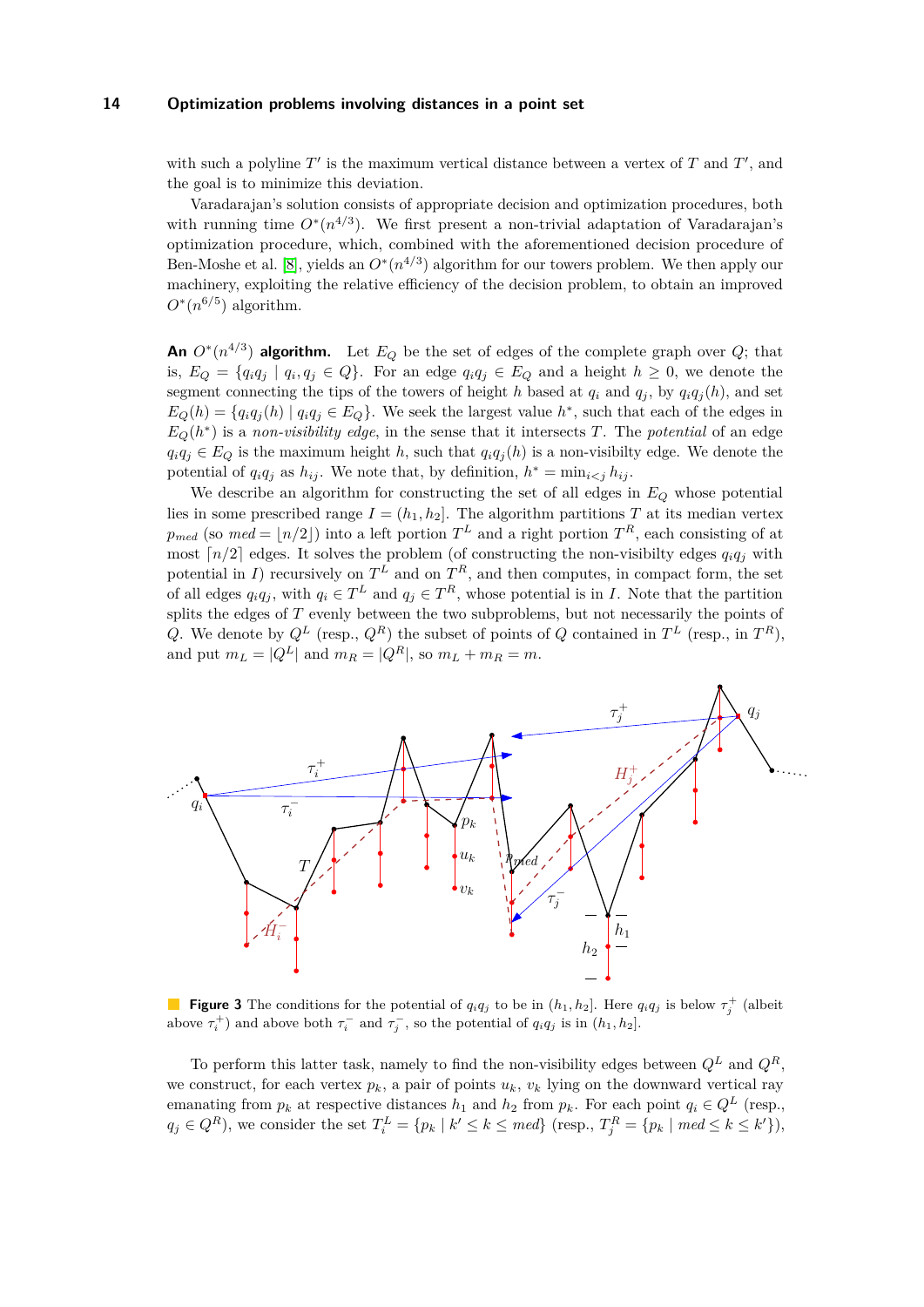where  $k'$  is the smallest index of a vertex of  $T$  to the right of  $q_i$  (resp., the largest index of a vertex of *T* to the left of  $q_j$ ). Let  $H_i^-$  denote the upper convex hull of  $\{v_k \mid p_k \in T_i^L\}$ , and let  $H_i^+$  denote the upper convex hull of  $\{u_k \mid p_k \in T_i^L\}$ . Symmetrically, let  $H_j^-$  denote the upper convex hull of  $\{v_k \mid p_k \in T_j^R\}$ , and let  $H_j^+$  denote the upper convex hull of  $\{u_k \mid p_k \in T_j^R\}$ . Note that  $H_i^+$  is obtained from  $H_i^-$  by translating it upwards by  $h_2 - h_1$ , and similarly for  $H_j^+$  and  $H_j^-$ . Let  $\tau_i^-$  (resp.,  $\tau_i^+$ ) denote the upper rightward-directed tangent ray from  $q_i$  to  $H_i^-$  (resp., to  $H_i^+$ ). Symmetrically, let  $\tau_j^-$  (resp.,  $\tau_j^+$ ) denote the upper leftward-directed tangent ray from  $q_j$  to  $H_j^-$  (resp., to  $H_j^+$ ). Note that  $\tau_i^-$  always lies clockwise to  $\tau_i^+$ , and that  $\tau_j^-$  always lies counterclockwise to  $\tau_j^+$ . See Figure [3](#page-14-0) for an illustration.

The potential of  $q_i q_j$  is in *I* if and only if the following two conditions both hold.

(i)  $q_i q_j$  passes either below  $\tau_i^+$  or below  $\tau_j^+$ .

(ii)  $q_i q_j$  passes above both  $\tau_i^-$  and  $\tau_j^-$ ; it may overlap one of these rays.

Indeed, condition (i) says that there is at least one vertex  $p_k$  between  $q_i$  and  $q_j$  (either on  $T<sup>L</sup>$  or on  $T<sup>R</sup>$ ) that lies above  $q_iq_j$  at distance larger than  $h_1$ , and condition (ii) says that all the vertices  $p_k$  between  $q_i$  and  $q_j$  that lie above  $q_i q_j$  are at distance at most  $h_2$  from  $q_i q_j$ .

<span id="page-15-0"></span>Passing to the dual plane,  $q_i q_j$  becomes the intersection point  $(q_i q_j)^*$  of the dual lines  $q_i^*$ and  $q_j^*$ . The rays  $\tau_i^-$  and  $\tau_i^+$  are mapped to two respective points  $(\tau_i^-)^*$  and  $(\tau_i^+)^*$  on  $q_i^*$ , with  $(\tau_i^-)^*$  lying to the left of  $(\tau_i^+)^*$ . Symmetrically, the rays  $\tau_j^-$  and  $\tau_j^+$  are mapped to two respective points  $(\tau_j^-)^*$  and  $(\tau_j^+)^*$  on  $q_j^*$ , with  $(\tau_j^-)^*$  lying to the right of  $(\tau_j^+)^*$ . Condition (i) translates to the condition that  $(q_i q_j)^*$  lies either to the left of  $(\tau_i^+)^*$  along  $q_i^*$ , or to the right of  $(\tau_j^+)^*$  along  $q_j^*$ . Condition (ii) translates to the condition that  $(q_i q_j)^*$  lies to the right of  $(\tau_i^-)^*$  along  $q_i^*$ , and to the left of  $(\tau_j^-)^*$  along  $q_j^*$ . See Figure [4](#page-15-0) for an illustration.



**Figure 4** The dual setup for Conditions (i) and (ii). Condition (i) holds for  $q_i$  but not for  $q_j$ .

We thus face a variant of the classical red-blue segment intersection problem (see, e.g., [\[1\]](#page-18-6)), in which we have a collection *R* of red segments  $r_i := (\tau_i^-)^*(\tau_i^+)^*$ , for  $q_i \in Q^L$ , and a collection *B* of blue segments  $b_j := (\tau_j^-)^*(\tau_j^+)^*$ , for  $q_j \in Q^R$ , and we want to collect, in compact form, all pairs  $(r_i, b_j) \in R \times B$  that satisfy Conditions (i) and (ii). As in the segment intersection problem, this can be done using a four-level batched halfplane range searching structure, where each level enforces one of the four sub-conditions in (i) and (ii), each of which amounts to requiring an endpoint of one segment (say, red) to lie in a suitable side of the line supporting another segment (say, blue). Using standard range searching machinery (again, see [\[1\]](#page-18-6)), we can represent the collection of the desired pairs of segments as the disjoint union of complete bipartite graphs  $R_{\alpha} \times B_{\alpha}$ , for  $R_{\alpha} \subset R$  and  $B_{\alpha} \subset B$ , so that the overall size of the vertex sets of these graphs is  $O^*(m_L^{2/3}m_R^{2/3} + m_L + m_R)$ .

However, we do not want to run this (expensive) procedure to completion, but rather to modify it, so that it shrinks the interval of critical distances that contains the optimum value  $h^*$ , and so that this shrunken interval contains at most some prescribed number  $L$  of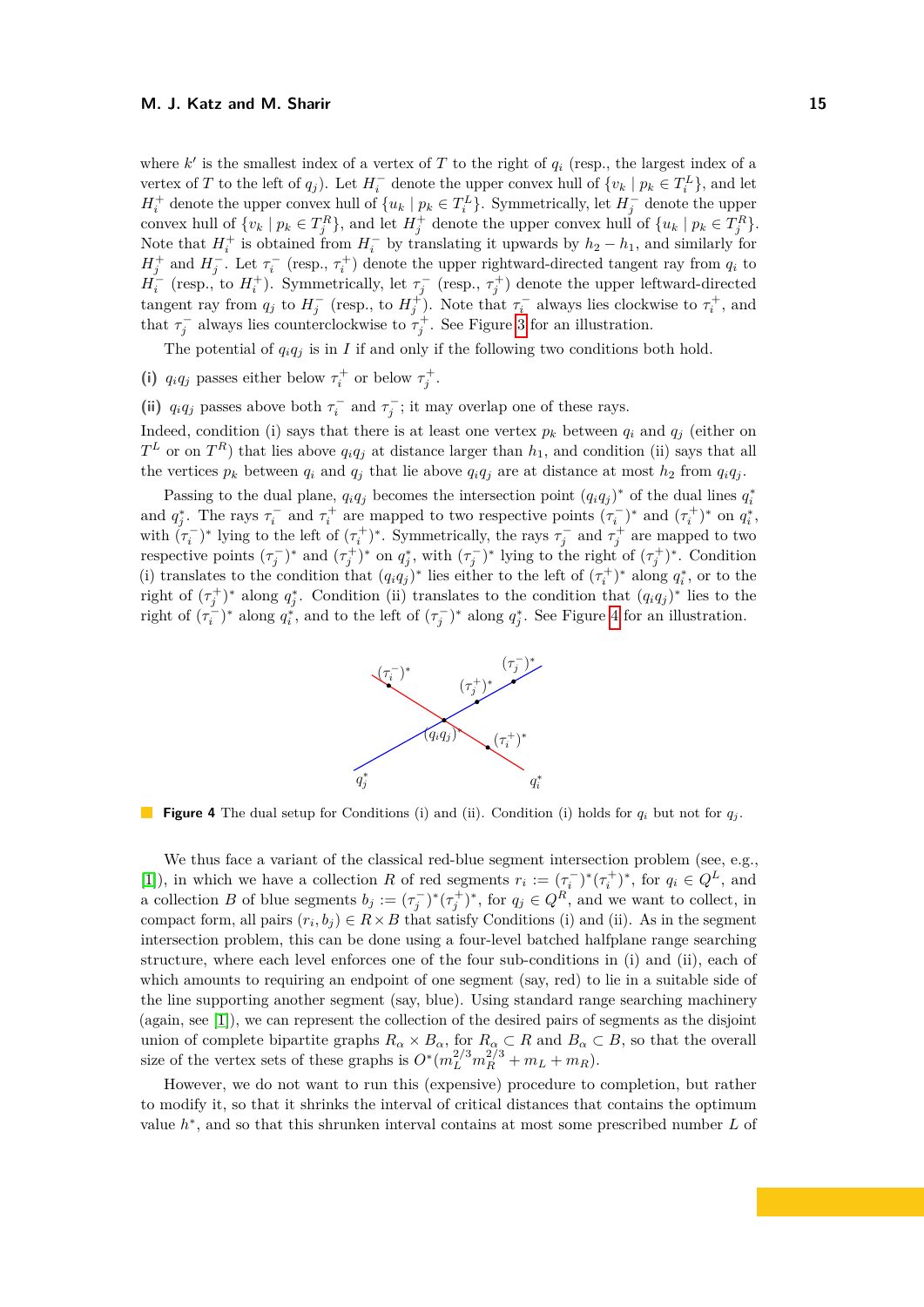critical distances. We achieve this goal<sup>[7](#page-16-0)</sup> by a suitable adaptation of the interval-shrinking machinery in Section [2.1.](#page-3-3)

Before going into more details of this procedure, we first describe an efficient algorithm for constructing the tangent rays  $\tau_i^-$ ,  $\tau_i^+$ , for  $q_i \in Q^L$ , and the symmetric rays  $\tau_j^-$ ,  $\tau_j^+$ , for  $q_j \in$  $Q^R$ , from which we will obtain the desired segments  $r_i := (\tau_i^-)^* (\tau_i^+)^*$  and  $b_j := (\tau_j^-)^* (\tau_j^+)^*$ .

Consider the construction of the rays  $\tau_i^-$ ; the construction of the other three kinds of rays is done in a fully analogous fashion. Fix the index *i* and put  $V_i = \{v_k | k' \leq k \leq \text{med}\}$ , where *k*' is the index of the first vertex of  $T^L$  to the right of  $q_i$ . Recall that  $\tau_i^-$  is the line passing through  $q_i$  and tangent from above to the convex hull  $H_i$  of  $V_i$ . We want to avoid computing all the polygons *H<sup>i</sup>* , because this will take quadratic time (and storage). Instead, we build a balanced binary tree  $\Xi$  over the vertices of  $T^L$ , and compute, at each node  $\nu$  of  $\Xi$ , the convex hull, denoted  $H_{\nu}$ , of the vertices of  $T^L$  at the leaves of the subtree of  $\Xi$  rooted at *ν*. This can be done in overall  $O(n \log n)$  time (because each hull can be constructed in linear time, after a suitable initial sorting, and  $\Xi$  has  $O(\log n)$  levels). Now, for each  $q_i$ , we take the suffix  $T_i^L$  of  $T^L$  consisting of  $p_{k'}, \ldots, p_{med}$ , and represent it as the disjoint union of  $O(\log n)$  subtrees of Ξ. We compute, for each of the corresponding polygons  $H_{\nu}$ , its upper tangent through  $q_i$ , in  $O(\log n)$  time per polygon, and set  $\tau_i^-$  to be the topmost among these tangents (when considering their portions to the right of  $q_i$ ). Altogether, applying (suitably modified versions of) this procedure to all four kinds of tangent lines, we compute all the desired red and blue segments  $r_i$ ,  $b_j$ , in  $O(n \log^2 n)$  time.

We next provide some details of the red-blue segment interaction mechanism. As already noted, we need a four-level structure, each of which is a halfplane range searching data structure. We implement this range searching task by constructing at each level a primal planar partition followed by a dual planar partition, each of which is a  $(1/r_0)$ -cutting, for some sufficiently large constant parameter  $r_0$ , consisting of at most  $cr_0^2$  cells (trapezoids), for some absolute constant *c*, each containing at most  $|P|/r_0^2$  points of *P* and crossed by at most  $|\Lambda|/r_0$  lines of Λ, where *P* and Λ are the current respective sets of points (endpoints of segments in the primal, or dual points to lines supporting segments in the dual) and lines (supporting segments in the primal, or dual lines to segment endpoints in the dual). This allows us, for each trapezoid  $\sigma$ , to represent the set of all pairs  $(\ell, p)$ , where  $p \in \sigma$ ,  $\ell$ misses  $\sigma$ , and  $\sigma$  is contained in the correct side of  $\ell$ , as a complete bipartite graph. The sum of the sizes of the vertex sets of these graphs, over all cells  $\sigma$ , is  $O(|P| + |\Lambda|)$ , where the constant of proportionality depends on  $r_0$ . After performing one round of a primal partition followed by a round of dual partitions, we have at most  $c^2r_0^4$  cells, each involving at most  $n/r_0^3$  endpoints of one set of segments and crossed by at most  $n/r_0^3$  segments of the other set. We first pass each complete bipartite graph, both those obtained at the primal partition and those obtained in the dual partitions, to the next level of the structure, unless we are already at the fourth level, and perform the same primal-dual partitioning on the corresponding new sets of points and lines. The complete bipartite graphs at the fourth level comprise the output of (the present recursive step of) the whole procedure. We then recurse, at each level and each dual cell  $\sigma$  in the primal-dual round at that level, with the set of points in  $\sigma$  and the set of lines that cross  $\sigma$  (the recursion stays at the same level of the structure as  $\sigma$ ). Altogether, we obtain, at the fourth level, a collection of complete bipartite subgraphs of  $T^L \times T^R$ , whose edges collectively comprise all pairs  $(q_i, q_j) \in Q^L \times Q^R$  such that  $r_i$  and  $b_j$ satisfy Conditions (i) and (ii), and every such pair  $(q_i, q_j)$  appears as an edge of exactly one

<span id="page-16-0"></span><sup>7</sup> Actually, because of the recursive nature of the procedure, we will only be able to guarantee that the interval contains at most  $O(L \log n)$  critical values.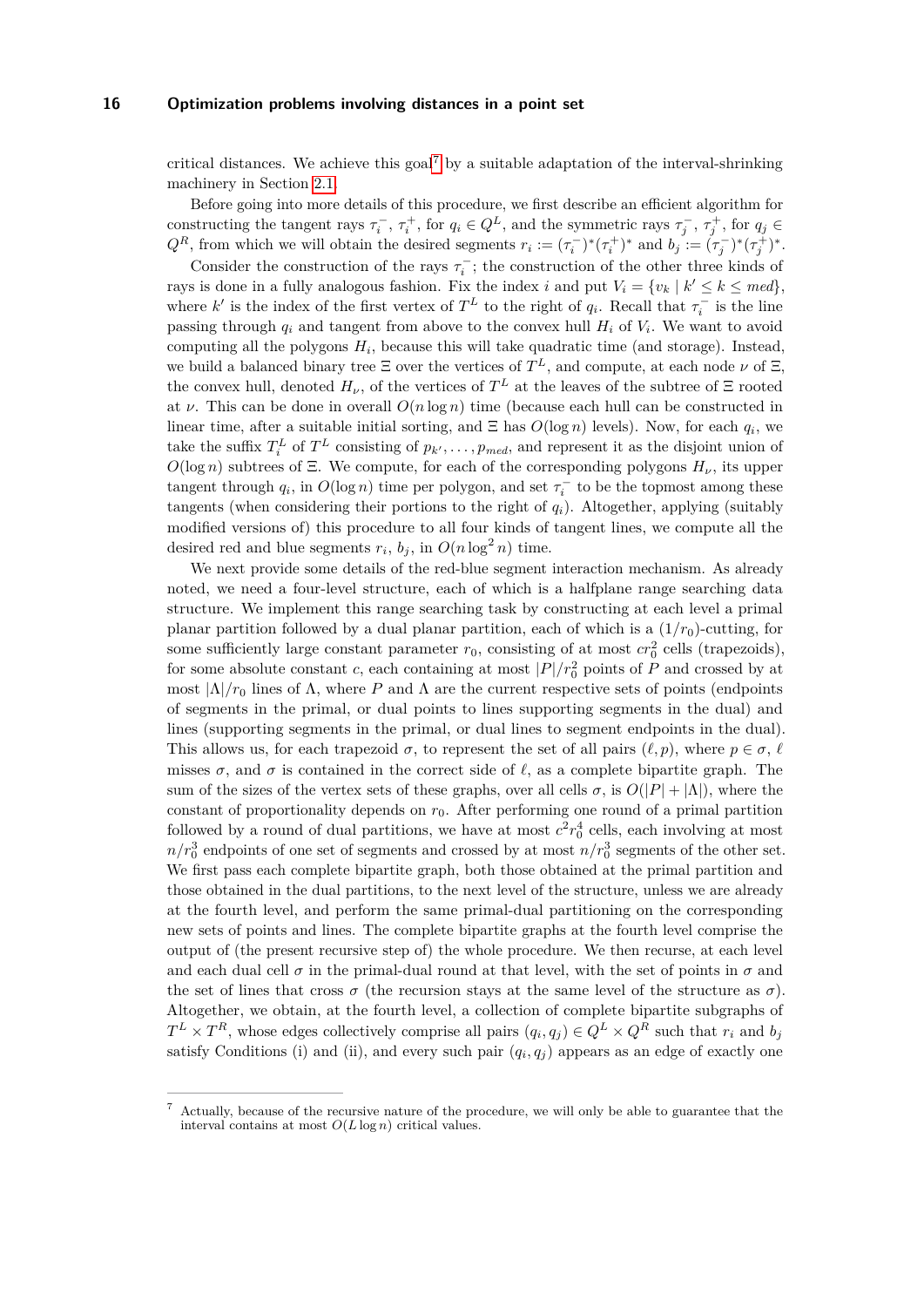#### **M. J. Katz and M. Sharir 17** and 17 and 17 and 17 and 17 and 17 and 17 and 17 and 17 and 17 and 17 and 17 and 17 and 17 and 17 and 17 and 17 and 17 and 17 and 17 and 17 and 17 and 17 and 17 and 17 and 17 and 17 and 17 and

such subgraph.

To analyze the overall size of the vertex sets of the constructed graphs, we denote by  $S_k(N)$  an upper bound on the overall size of the vertex sets of the graphs that are produced at a node at the *k*-th level, for  $k = 1, 2, 3, 4$ , which has at most N red segments and at most *N* blue segments. We then have the recurrences

$$
S_k(N) \le c^2 r_0^4 S_k(N/r_0^3) + O(S_{k+1}(O(N))), \text{ for } k = 1, 2, 3, \text{ and}
$$
  

$$
S_4(N) \le c^2 r_0^4 S_4(N/r_0^3) + O(N),
$$

where the constants of proportionality in the  $O(\cdot)$  expressions depend on  $r_0$ .

We note that each segment  $q_i q_j$  that appears as an edge in one of the complete bipartite graphs that the algorithm constructs corresponds to a critical distance in  $(h_1, h_2]$ , which is the maximum vertical distance between  $q_i q_j$  and some intermediate vertex  $p_k$  that lies above  $q_i q_j$ . Our compact representation does not store these distances explicitly, but each such distance can be retrieved on demand in  $O(\log^2 n)$  time, as will be explained shortly below.

If we run the recursion all the way to constant-size cells, the recurrences solve to  $S_1(n) = O^*(n^{4/3})$ . However, our goal is not to compute (in this compact complete bipartite graph format) the set of all valid segments  $q_i q_j$ , for  $(q_i, q_j) \in Q^L \times Q^R$ , but instead to obtain a shrunken interval that contains at most *L* critical distances, for some suitable value of *L*. As in [\[7\]](#page-18-0) (see also Section [2.1\)](#page-3-3), we solve this problem by first solving the inverse problem: Given an interval  $I = (h_1, h_2]$ , determine whether *I* contains at most *L* critical distances. Actually we relax this condition, and only require that *I* contains at most *L* critical distances determined by pairs in  $Q^L \times Q^R$ . We then handle recursively the distances determined for  $Q^L \times Q^L$  and  $Q^R \times Q^R$ , with the goal of having at most  $L/2$  distances in *I* for each of the two instances. Continuing in this manner throughout the recursive processing of *T*, either all the bounds on the number of critical distances in *I* are determined to hold, and then *I* contains at most  $O(L \log n)$  critical distances, or we reach a recursive instance for which *I* contains too many critical distances. In this case we shrink *I*, based on the data at that recursive instance, as in Section [2.1.](#page-3-3) As is easily checked, when the recursion terminates with too many critical distances at a node, this number is sufficiently large to allow the shrinking mechanism to proceed successfully. At the end of the process we obtain a shrunken interval that contains  $h^*$  and at most  $O(L \log n)$  other critical distances.

To implement this process, we apply the machinery reviewed above, but terminate the recursive mechanism when the size of a subproblem is at most *L*. The details of the algorithm are almost identical to those given in Section [2.1,](#page-3-3) with obvious modifications. One less trivial modification, already alluded to, is that the error associated with a segment  $q_i q_j$ , namely the quantity vert $(q_i, q_j)$  defined above, is not readily available, and has to be computed on the fly. To do so, we take the sequence of all intermediate vertices of *T* between  $q_i$  and  $q_j$ , construct their convex hull, and find the upper tangent to the hull that is parallel to  $q_i q_j$ ; the desired vert $(q_i, q_j)$  is just the vertical shift from  $q_i q_j$  to the tangent. This step would be too expensive if implemented naïvely, as there are too many such hulls, but we implement it similarly to the construction of the dual segments  $r_i$  and  $b_j$ , by constructing only a 'dyadic' collection of convex hulls. We then represent the sequence  $p_{i'}, \ldots, p_{j'}$  of vertices of *T* in between  $q_i$  and  $q_j$ , as a disjoint union of  $O(\log n)$  dyadic subsequences, and query each of the corresponding hulls with the segment  $q_i q_j$ , returning the maximum of the errors obtained for each hull. That is, we obtain the critical distance associated with  $q_i q_j$  in  $O(\log^2 n)$  time.

The cost of this procedure at the root is, as in Section [2.1,](#page-3-3)  $O^*(n^{4/3}/L^{1/3} + n)$ . At the *j*-th recursive depth we have  $2^j$  subproblems, each with  $n/2^j$  vertices and with the parameter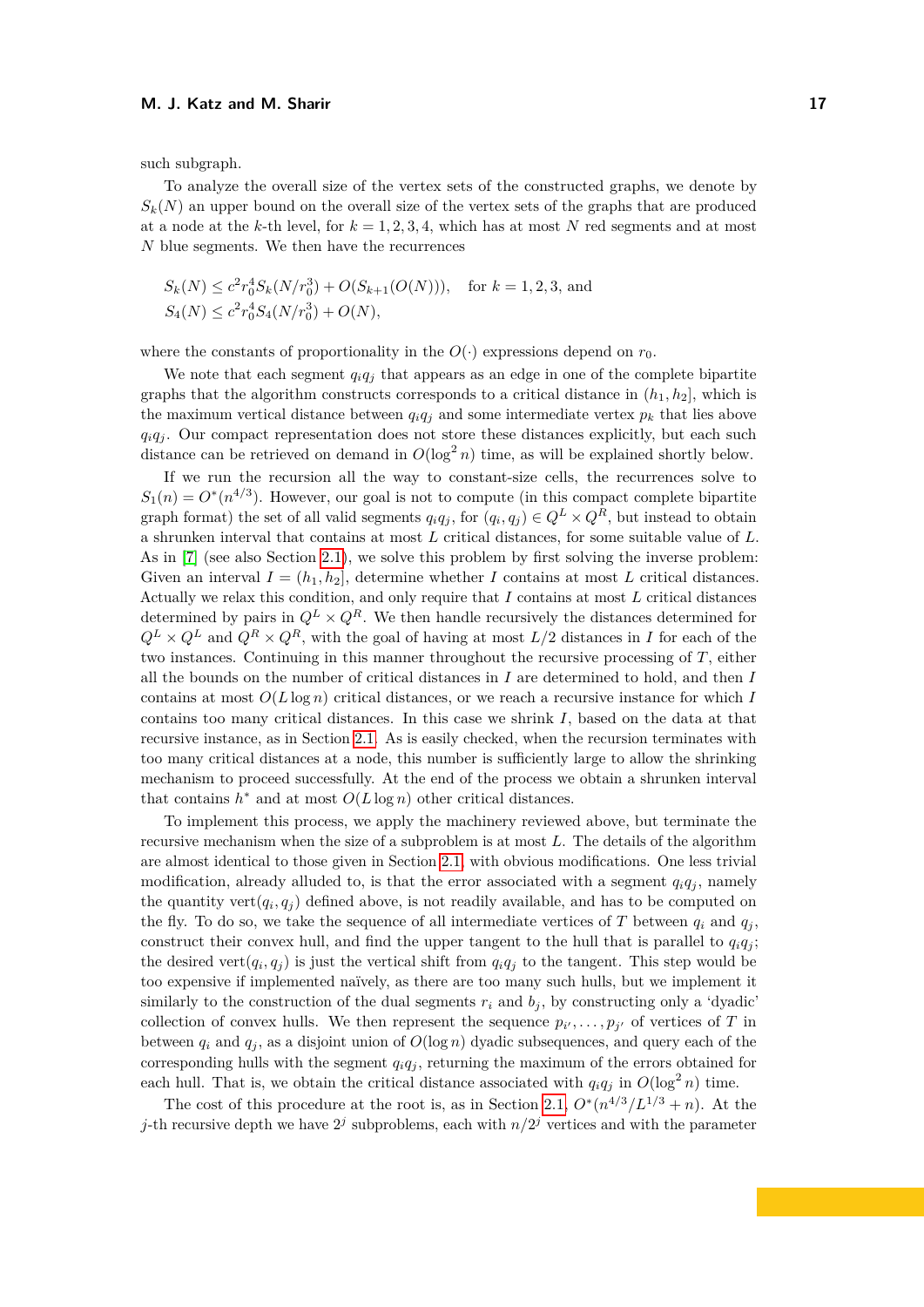L replaced by  $L/2<sup>j</sup>$ . Hence the overall cost at this depth is

$$
2^{j} \cdot O^* \left( \frac{(n/2^{j})^{4/3}}{(L/2^{j})^{1/3}} + n/2^{j} \right) = O^*(n^{4/3}/L^{1/3} + n).
$$

Hence the overall cost is  $O^*((n^{4/3}/L^{1/3}) \log n + n \log n)$ , which we can also write as  $O^*(n^{4/3}/L^{1/3}+n).$ 

The bifurcation-tree procedure is essentially identical to the one in Section [2.3,](#page-6-1) with a few straightforward modifications. Combining the interval-shrinking and the bifurcation-tree parts, as we did earlier, yields the following theorem, which summarizes our result.

**► Theorem 11.** *The maximum-height independent towers problem can be solved in*  $O<sup>*</sup>(n<sup>6/5</sup>)$ *time.*

#### **References**

- <span id="page-18-6"></span>**1** P. K. Agarwal. Simplex range searching and its variants: A review. In *Journey through Discrete Mathematics: A Tribute to Jiří Matoušek*, pages 1–30. Springer Verlag, Berlin-Heidelberg, 2017.
- <span id="page-18-3"></span>**2** P. K. Agarwal, B. Aronov, E. Ezra, and J. Zahl. An efficient algorithm for generalized polynomial partitioning and its applications. *SIAM J. Comput.*, 50:760–787, 2021. Also in *Proc. Sympos. on Computational Geometry (SoCG)*, 2019, 5:1–5:14. Also in arXiv:1812.10269.
- <span id="page-18-5"></span>**3** P. K. Agarwal, B. Aronov, M. Sharir, and S. Suri. Selecting distances in the plane. *Algorithmica*, 9:495–514, 1993.
- <span id="page-18-12"></span>**4** P. K. Agarwal, J. Matoušek, and S. Suri. Farthest neighbors, maximum spanning trees and related problems in higher dimensions. *Comput. Geom. Theory Appls.*, 1:189–201, 1992.
- <span id="page-18-13"></span>**5** P. K. Agarwal andJ. Matoušek. Ray shooting and parametric search. *SIAM J. Comput.*, 22(4):794–806, 1993.
- <span id="page-18-14"></span>**6** F. Aurenhammer. Power diagrams: Properties, algorithms and applications. *SIAM J. Comput.*, 16:78–96, 1987.
- <span id="page-18-0"></span>**7** R. Ben Avraham, O. Filtser, H. Kaplan, M. J. Katz, and M. Sharir. The discrete and semicontinuous Fréchet distance with shortcuts via approximate distance counting and selection. *ACM Trans. Algorithms*, 11, 2015, Art. 29.
- <span id="page-18-4"></span>**8** B. Ben-Moshe, O. A. Hall-Holt, M. J. Katz, and J. S. B. Mitchell. Computing the visibility graph of points within a polygon. In *Proc. Sympos. on Computational Geometry (SoCG)*, pages 27–35, 2004.
- <span id="page-18-2"></span>**9** T. M. Chan. On enumerating and selecting distances. *Int. J. Comput. Geom. Appl.*, 11:291–304, 2001.
- <span id="page-18-11"></span>**10** T. M. Chan and D. Skrepetos. All-pairs shortest paths in unit disk graphs in slightly subquadratic time. In *Proc. 27th Int. Sympos on Algorithms and Computation (ISAAC)*, pages 24:1–24:13, 2016.
- <span id="page-18-7"></span>**11** B. Chazelle, H. Edelsbrunner, L. Guibas, and M. Sharir. A singly exponential stratification scheme for real semi–algebraic varieties and its applications. *Theoretical Computer Science*, 84:77–105, 1991. Also in *Proc. 16th Int. Colloq. on Automata, Languages and Programming* (1989), 179–193.
- <span id="page-18-10"></span>**12** H. Edelsbrunner, R. Seidel, and M. Sharir. On the zone theorem in hyperplane arrangements. *SIAM J. Comput.*, 22:418–429, 1993.
- <span id="page-18-8"></span>**13** L. Guth. Polynomial partitioning for a set of varieties. *Math. Proc. Camb. Phil. Soc.*, 159:459–469, 2015. Also in arXiv:1410.8871.
- <span id="page-18-9"></span>**14** L. Guth and N. H. Katz. On the Erdös distinct distances problem in the plane. *Annals Math.*, 181:155–190, 2015. Also in arXiv:1011.4105.
- <span id="page-18-1"></span>**15** M. J. Katz and M. Sharir. An expander-based approach to geometric optimization. *SIAM J. Comput.*, 26:1384–1408, 1997.